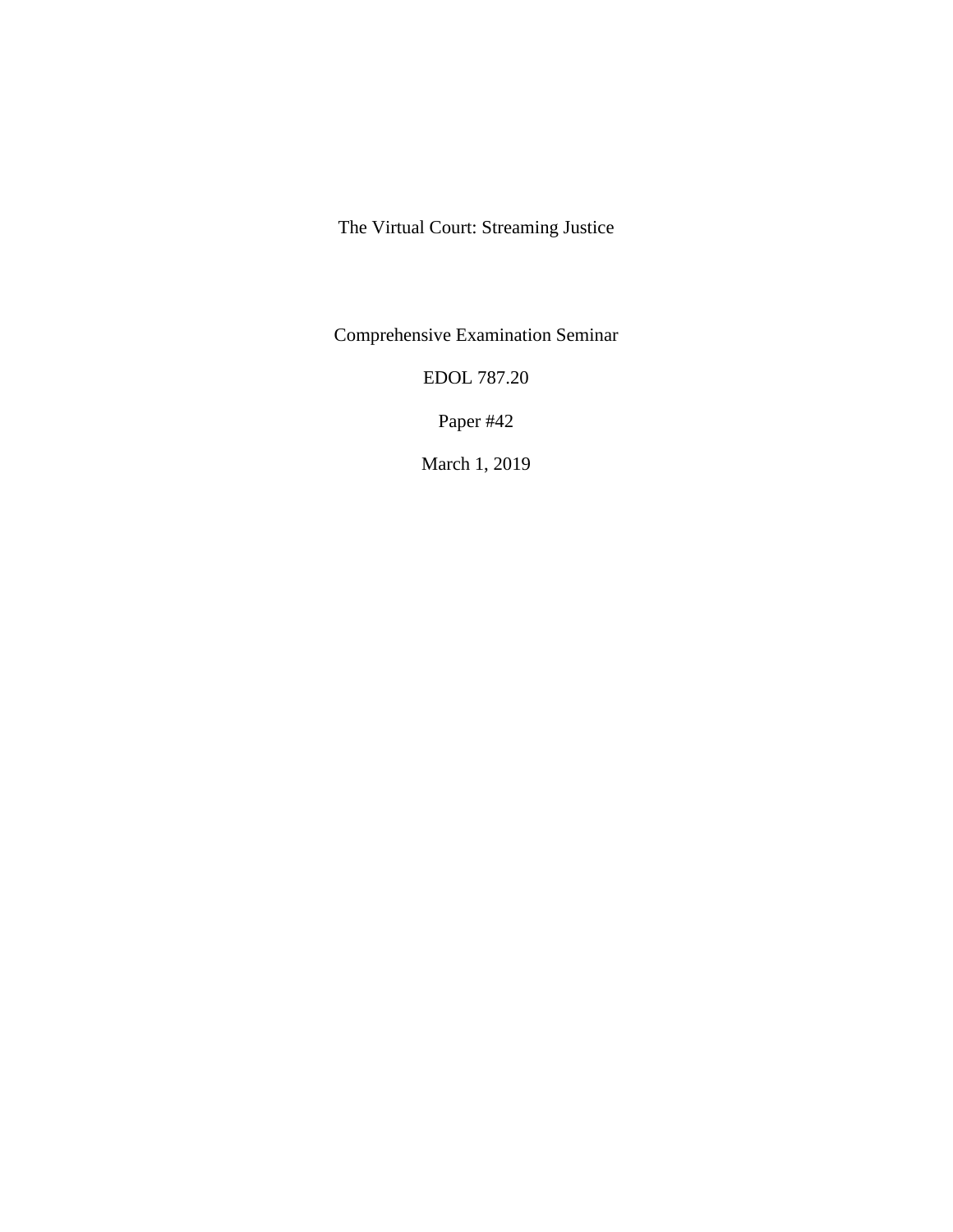|  |  | <b>Table of Contents</b> |  |
|--|--|--------------------------|--|
|--|--|--------------------------|--|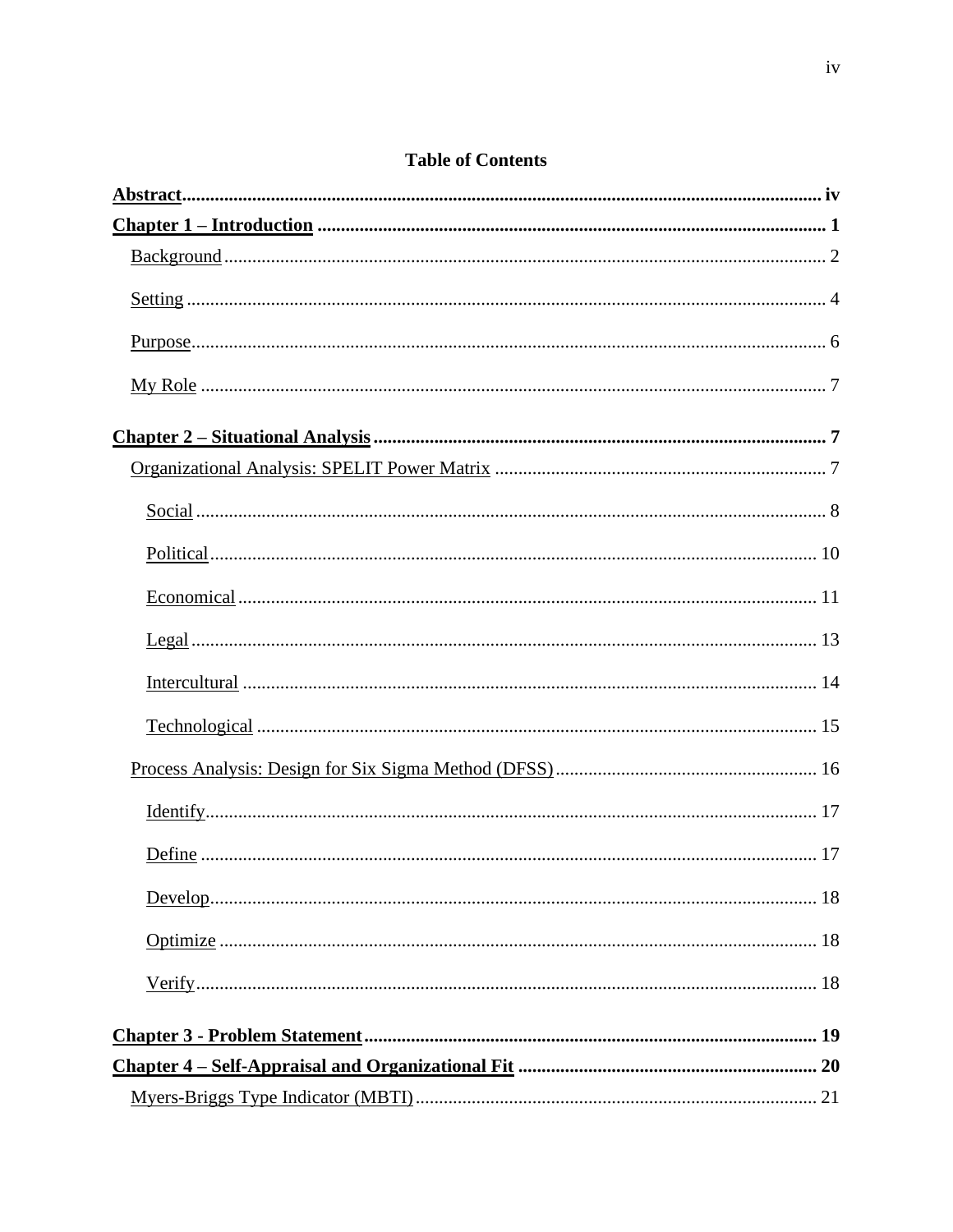| $\frac{\text{Style}}{27}$                                                             |  |
|---------------------------------------------------------------------------------------|--|
|                                                                                       |  |
|                                                                                       |  |
|                                                                                       |  |
|                                                                                       |  |
|                                                                                       |  |
|                                                                                       |  |
|                                                                                       |  |
|                                                                                       |  |
|                                                                                       |  |
|                                                                                       |  |
| <u>Chapter 7 – Evaluation of Effectiveness: Kirkpatrick's Model for Evaluation</u> 32 |  |
|                                                                                       |  |
|                                                                                       |  |
|                                                                                       |  |
|                                                                                       |  |
|                                                                                       |  |
|                                                                                       |  |
|                                                                                       |  |
|                                                                                       |  |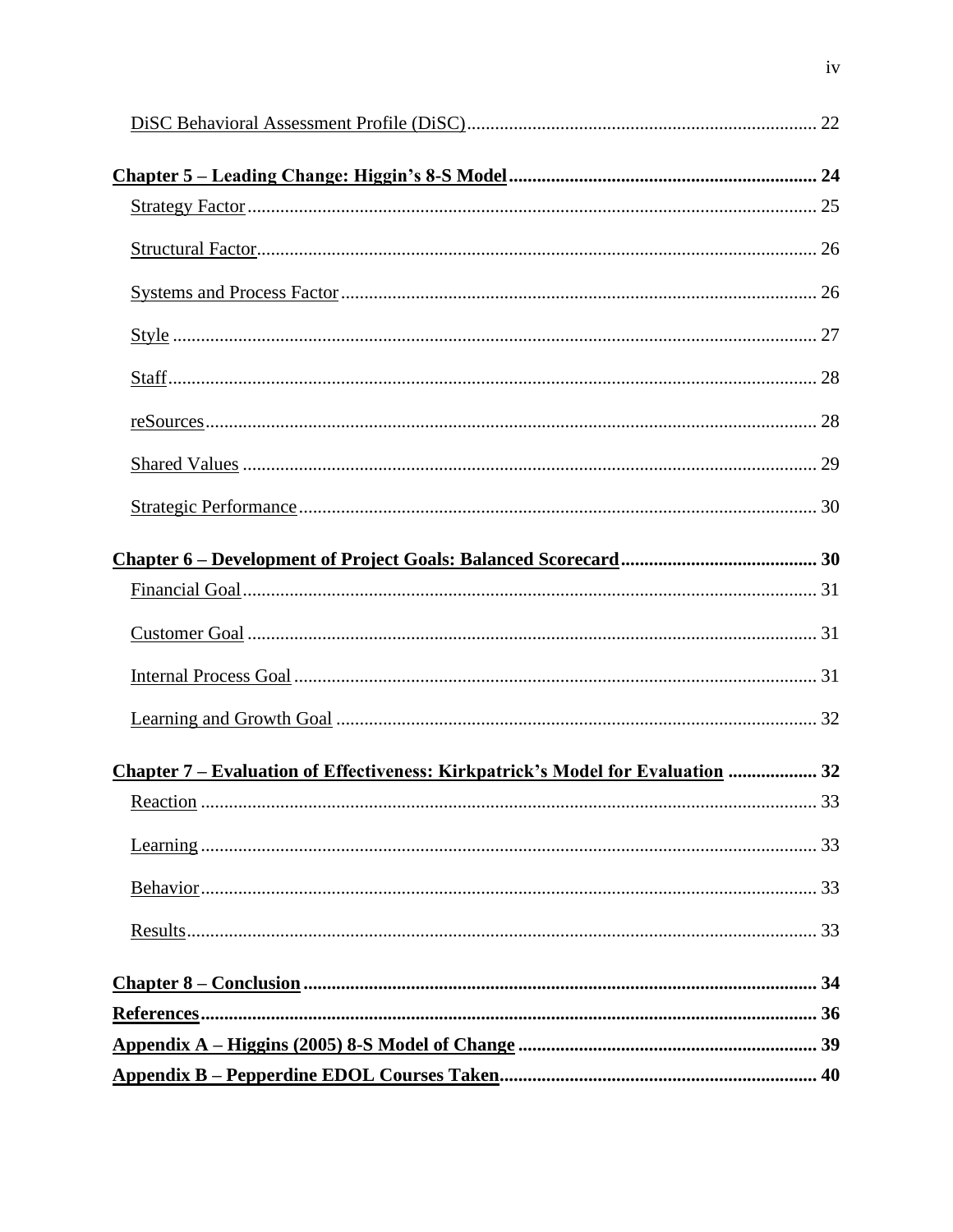## **Abstract**

<span id="page-3-0"></span>The Sheriff of Nirvana County aspired to introduce video arraignment as a solution to address overcrowded holding jails prior to arraignments and to reduce expenses in his billion-dollar law enforcement budget. The Sheriff's disengaged leadership style has caused the other law enforcement agencies to rethink the partnership, despite his bold vision to shape public policy utilizing video technology. To get the project back on track, the agencies hired me as a consultant to develop a plan to help the team move forward. To accomplish this goal, I will use course theories to overcome the challenges of integrating a video arraignment process in the criminal justice system. The purpose of this paper is to demonstrate how I am applying analytical tools and theoretical frameworks from my doctoral program to help law enforcement agencies in Nirvana County adopt video arraignment as another option to the current method of busing inmates to courtrooms for arraignment. The process of selecting and applying analytical tools such as the SPELIT Matrix (Schmieder-Ramirez & Mallette, 2007) and Higgins' (2005) 8- S Change Model from coursework proved to be a good approach of using academic theories to solve a real-world problem. However, relying entirely on academic models to address complex organizational situations would be inadequate because change agents will still need to understand the weakness of each framework and be amenable to adopt strategies amidst changing environmental conditions.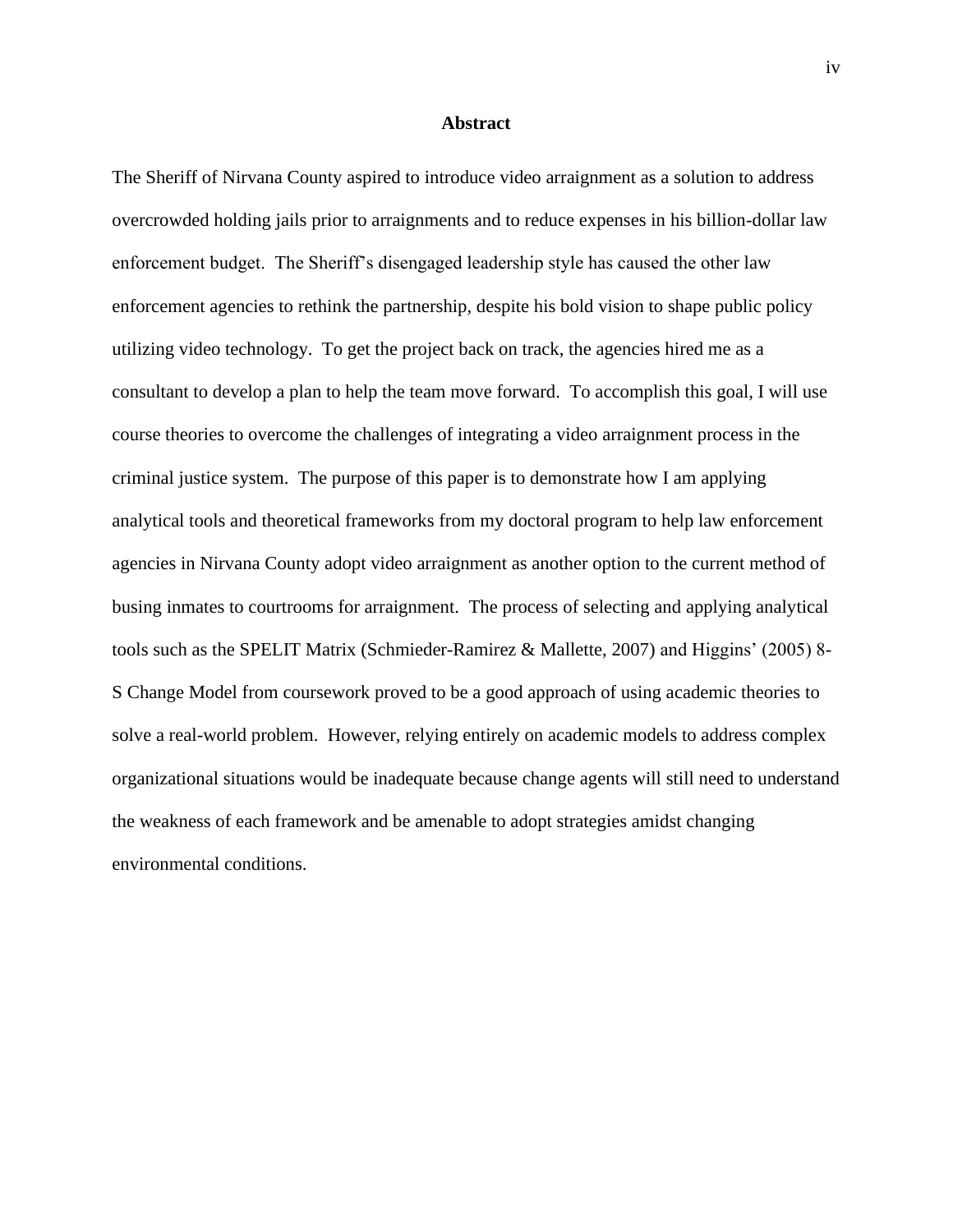#### **Chapter 1 – Introduction**

<span id="page-4-0"></span>The convergence of expanded telecommunication networks, increased broadband capabilities, and faster software algorithms have resulted in video technologies that have altered the way people access information using various devices. For example, the evolution in video technology has allowed Netflix to offer streaming contents over the internet and empowered the world to consume entertainment at an affordable cost, an indulgence that was previously not available to the masses. Adopting this innovation, Netflix disrupted Blockbuster's core customers by offering a higher quality product at a lower price and a wider selection of content on-demand, eventually putting Blockbuster out of business (Davis & Higgins, 2013).

Today, businesses and citizens take for granted conveniences and products that didn't exist a decade ago. Video technology such as Skype and Zoom enables businesses to expand globally through virtual workplace arrangements. The possibilities to advance growth and productivity without regard for geographical boundaries were inconceivable decades ago. However, such innovations also raise citizens' expectations of their local government to provide greater public service and enhance transparency.

Most recently, cities on the east coast have hyped up the efficiencies of using video technology to save millions of dollars in transportation expenses by not having to move inmates from the jails to the courts for arraignments (McMillan, 2010). To contend with rising law enforcement costs, Sheriff Smith (Sheriff), chief of police of the largest county in the eastern part of the nation, envisioned moving into the twenty-first century by deploying video arraignment under his jurisdiction in an effort to ease overcrowded court holding cells, reduce costs, and mitigate security risks. Although this is a commendable goal, incorporating video technology in the arraignment process in his County of Nirvana would mean having to get the District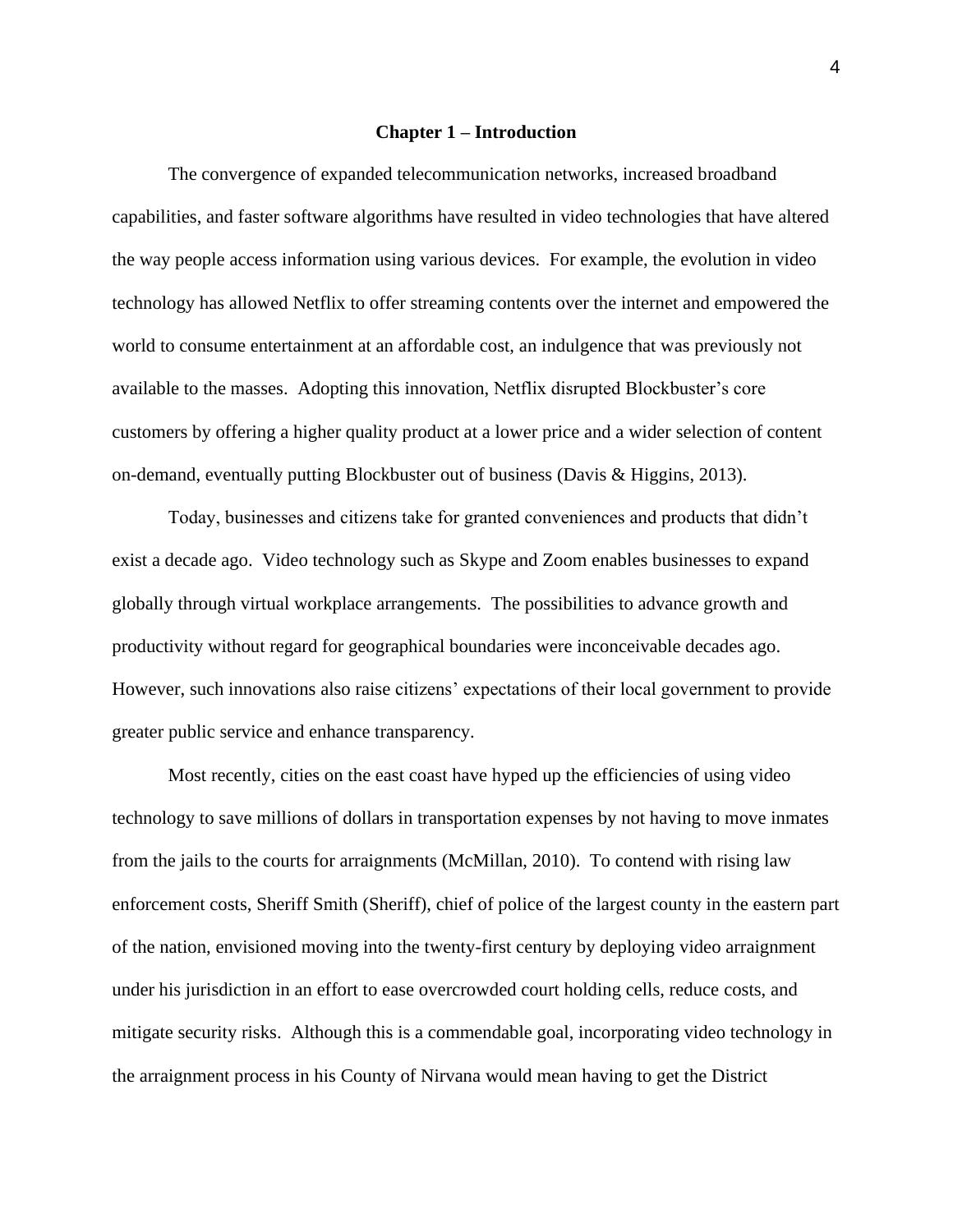Attorney, Public Defender, and the Presiding Judge, all three elected officials, to agree to a new process. To launch such an ambitious undertaking, the Sherriff has employed the services of a consultant to help with the coordination, development, and implementation of a new video arraignment process for use in the courts.

## <span id="page-5-0"></span>**Background**

The national trend toward the use of video arraignment in the United States has been facilitated by a Supreme Court opinion that opened the door for magistrates to employ video arraignment in the courtroom for felonies and misdemeanors (Raburn-Remfry, 2012). For decades, court appearances through video communication have been recognized as a viable alternative and in some reported cases, an improvement over transporting inmates to court for their hearings (McMillan, 2010). Although the primary motivation in converting to a virtual court from the traditional model is the expectation of significant savings, video arraignment advocates cited other advantages such as relieving the overcrowding conditions in court holding areas and improving safety for civilians, law enforcement personnel, and inmates (Cotter, 1995).

With such promising possibilities, an in-depth study to evaluate the financial viability of video arraignments was conducted in the Pennsylvania courts in 2003. The analysis showed that \$32 million had been saved since video conferencing was introduced, and the initial infrastructure investment was recovered in less than five months through savings from not having to transport inmates to the courts for arraignments (Shastri, 2004). Within the same study, a survey of police, district attorneys and court administrators found that the average time to arraign a detainee using videoconferencing was 1.8 hours compared to 6.3 hours for a face-toface arraignment, an astounding 350 percent improvement. With such compelling statistics, other states have begun to develop plans to adopt video arraignment in their courts (Bridenback,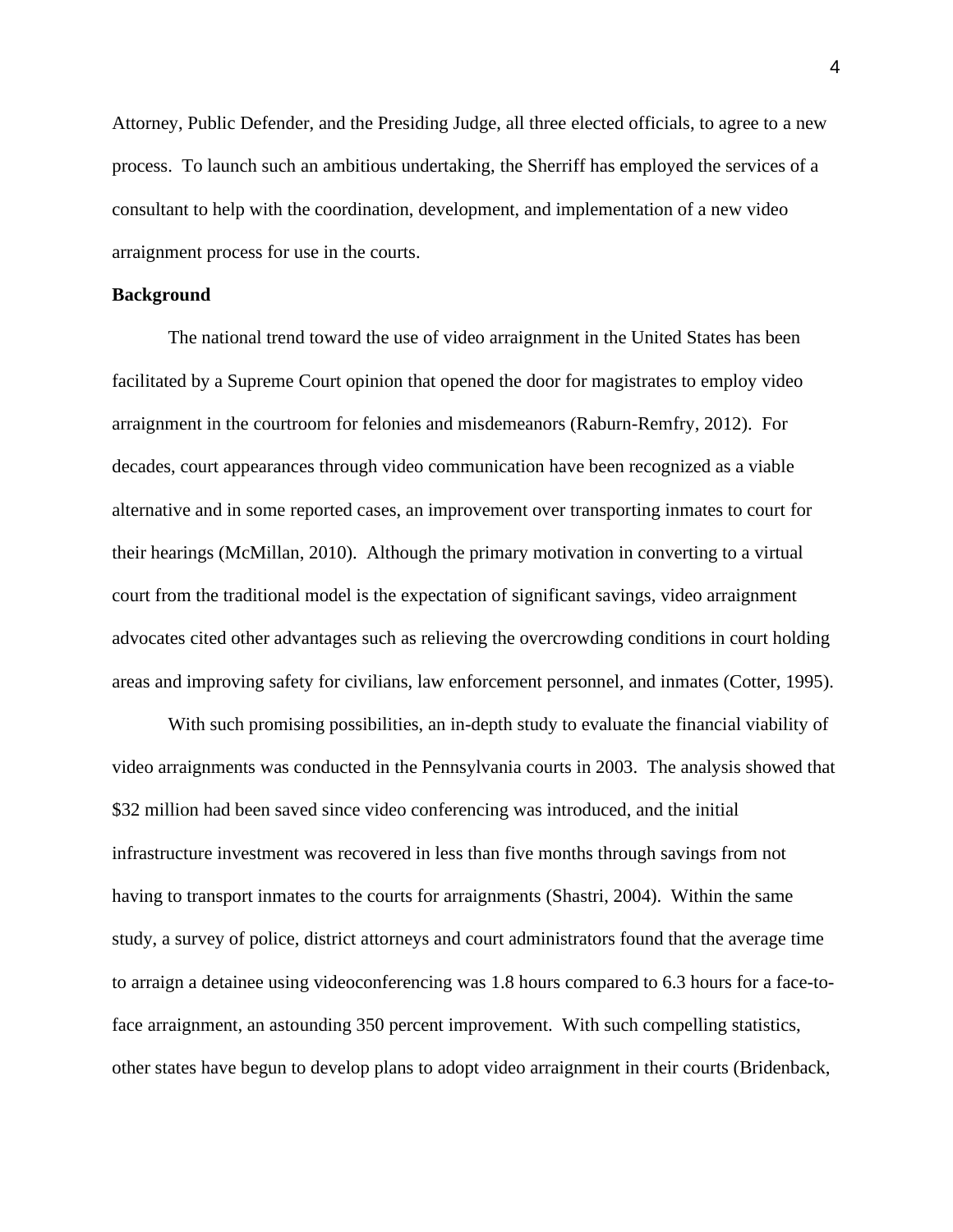2016). The Sheriff, believing that video technology could be used to improve his strained budget, has enlisted the help of other law enforcement agencies to incorporate a video arraignment process to reduce expenses. While the Sheriff viewed video arraignment as an opportunity to lower expenses, both the District Attorney and Public Defender were reluctant about using video technology in courtrooms because they were unsure of the additional investment that would be required and the cost-benefit implications. To alleviate the concerns of his law enforcement partners, the Sheriff shared his transportation budget with the team and identified saving opportunities from the daily logistics of moving inmates to the courts.

The Sheriff's Court Transportation Division (Bureau) in Nirvana County spends approximately \$200 million a year to manage a complex transportation program that requires the need for special safety protocols before, during, and for returned bus trips. To execute the program, the Bureau uses a fleet of 200 buses that must be specially outfitted with separate seating and cage areas to maintain a secure and safe environment for both deputies and inmates during transport. In addition, the buses require large and secure areas, including entryways with truck bays to securely load and unload inmates. The logistical challenge to execute the movement of inmates involves not just substantial capital expenses such as buses, but also high staffing costs due to the high requirements of safety standards imposed by the State.

The daily busing logistics involve a complex three-step process that begins each evening at 6 pm and ending the following morning at 5 am. First, the court produces a report at 6 pm showing inmates that are scheduled for next-day hearings. This information is matched with a bus loading report, which is used to remove inmates from their cells the next day. Second, during the removal process, officers are required to gather, search, and segregate inmates into different categories as part of the massive daily movement of transferring inmates to the court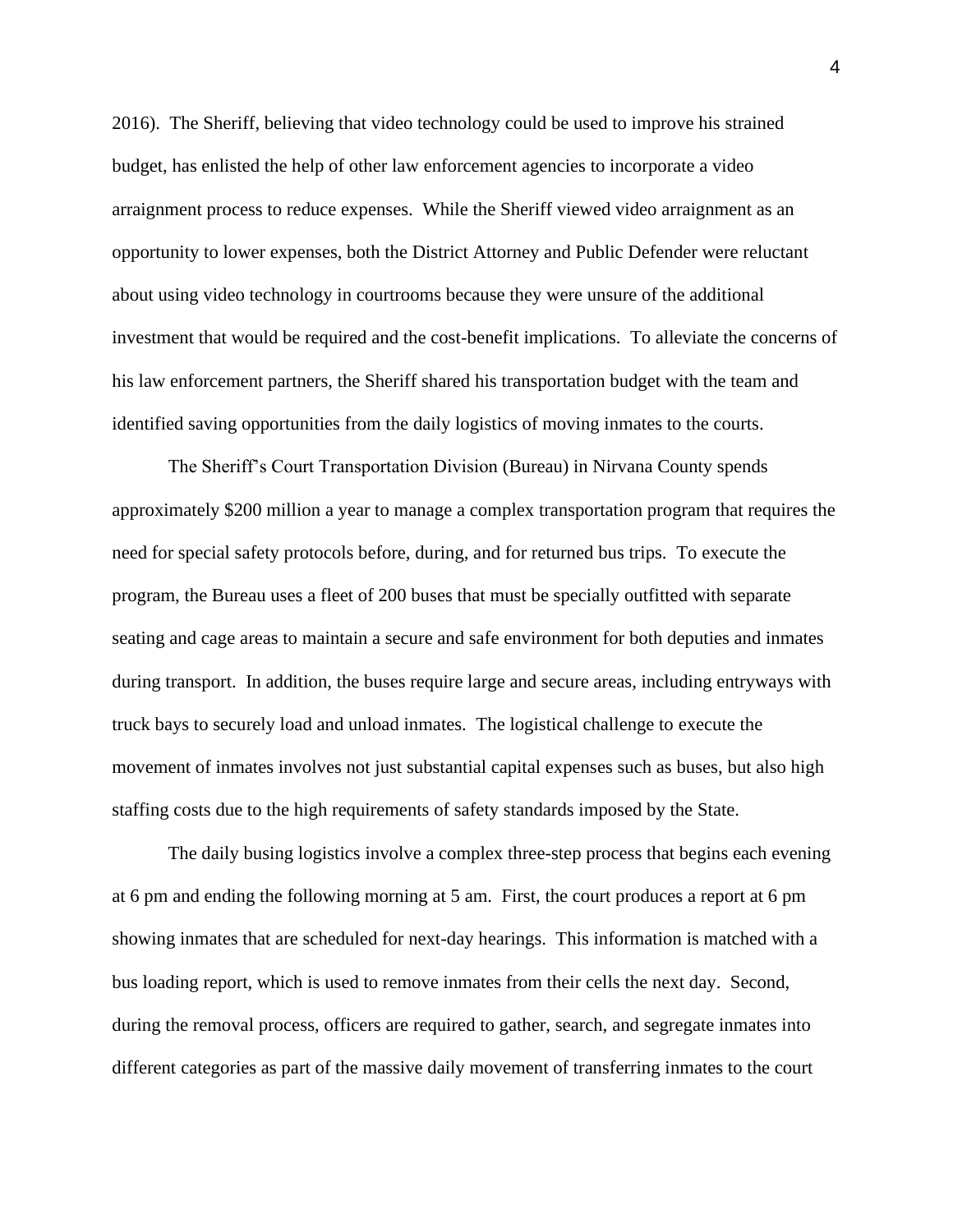holding cells where they await their court hearings. These safety measures require large spaces which are expensive to construct and maintain to meet safety and security standards. Third, once the safety protocols are verified, a final bus roster is then prepared listing each inmate with a court destination. The inmates are chained before boarding, and the deputies verify each inmate against that day's bus roster as they enter the bus. Although transporting inmates between jails and court holding areas is where the likelihood of violence is highest, the number of outbursts that involved inmates inside a courtroom and court holding cells has steadily increased.

## <span id="page-7-0"></span>**Setting**

In 2018, two unrelated events pressured the District Attorney, Public Defender, and the Presiding Judge to develop a video arraignment program for use in Nirvana County courtrooms. First, an incident occurred when an inmate witness was violently attacked by other inmates during a routine transport to the court. That same day, the District Attorney issued a special statement calling for reforms in the transportation process, alluding to the potential problem of co-mingling inmate witnesses with other prisoners during transport and at transfer points, which leaves vulnerable inmates exposed to violent encounters. The Sheriff countered the criticism by recommending the adoption of videoconference for court appearances for vulnerable inmates, such as inmate witnesses. Shortly after, a local newspaper noted that courtroom outbursts and brawls requiring restraint by force have trended higher over the last three years.

The second incident occurred when a state Judge ruled in favor of a lawsuit filed by a civil rights group against Nirvana County for overcrowding conditions in the courts' holding cells. The court order required that Nirvana County must develop a plan to ease the overcapacity situation in the court's retention facilities. Together, these events led to the indisputable consideration for the use of video technology as a viable means to address the budget challenges,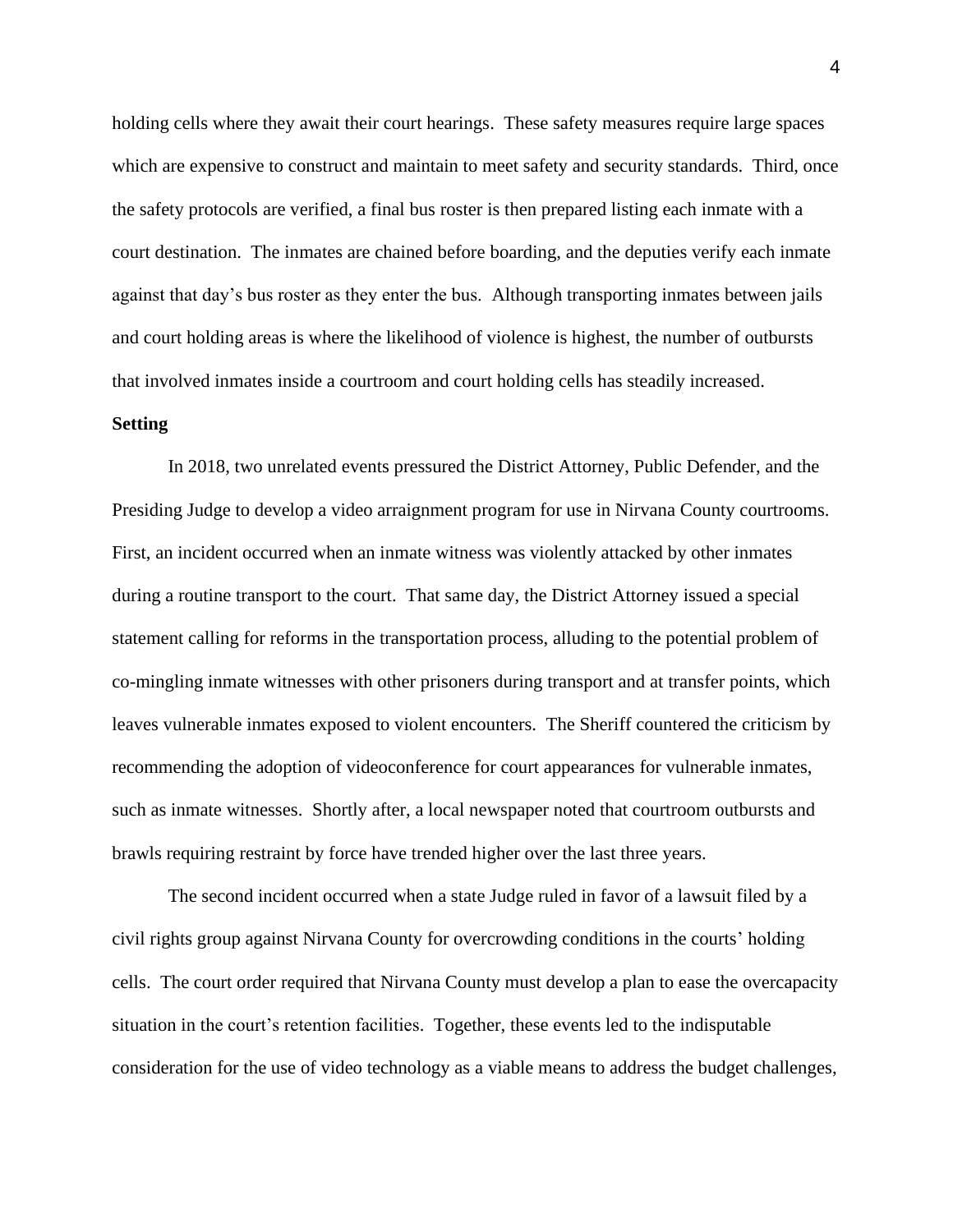safety issues, and overcrowded holding facilities in court buildings. The public took notice, and the criminal justice agencies took action.

In a press conference six months later, the Sheriff, District Attorney, Public Defender, and Presiding Judge publicly voiced their unequivocal support to introduce a pilot program to test the feasibility of adopting videoconferencing as an added option to the conventional system of transporting inmates from the jails to their designated courts for arraignment. The Sheriff was to function as the project manager for the pilot program with designated senior managers from each jurisdiction serving as members of a newly created Project Oversight and Evaluation Committee (Committee). The pilot program was to be conducted over the course of a year, and the results would be used to determine whether the video arraignment could be added as a permanent option in Nirvana County's courts. Amidst the fanfare, the Sheriff, in his 2019 strategic plan, laid out the adoption of video technology with a focus on reducing transportation expenses as a platform for change.

Shortly after an auspicious beginning of the partnership, a myriad of problems started to threaten the collaborative efforts of all parties and frustrations began to grow. Despite the District Attorney's repeated request for a cost-benefit analysis to deploy video arraignment in the courtrooms, limited data from the Sheriff was made available to the Committee members, and when pressed, the Sheriff offered only rhetoric statements. Frustrated with not getting the needed information to make a policy change, the District Attorney stated that she is not willing to proceed unless more tangible information is made available. Immediately, the Public Defender openly expressed a preference for face-to-face consultations with defendants over video conferences because the process appears to impede a defendant's legal right to sufficient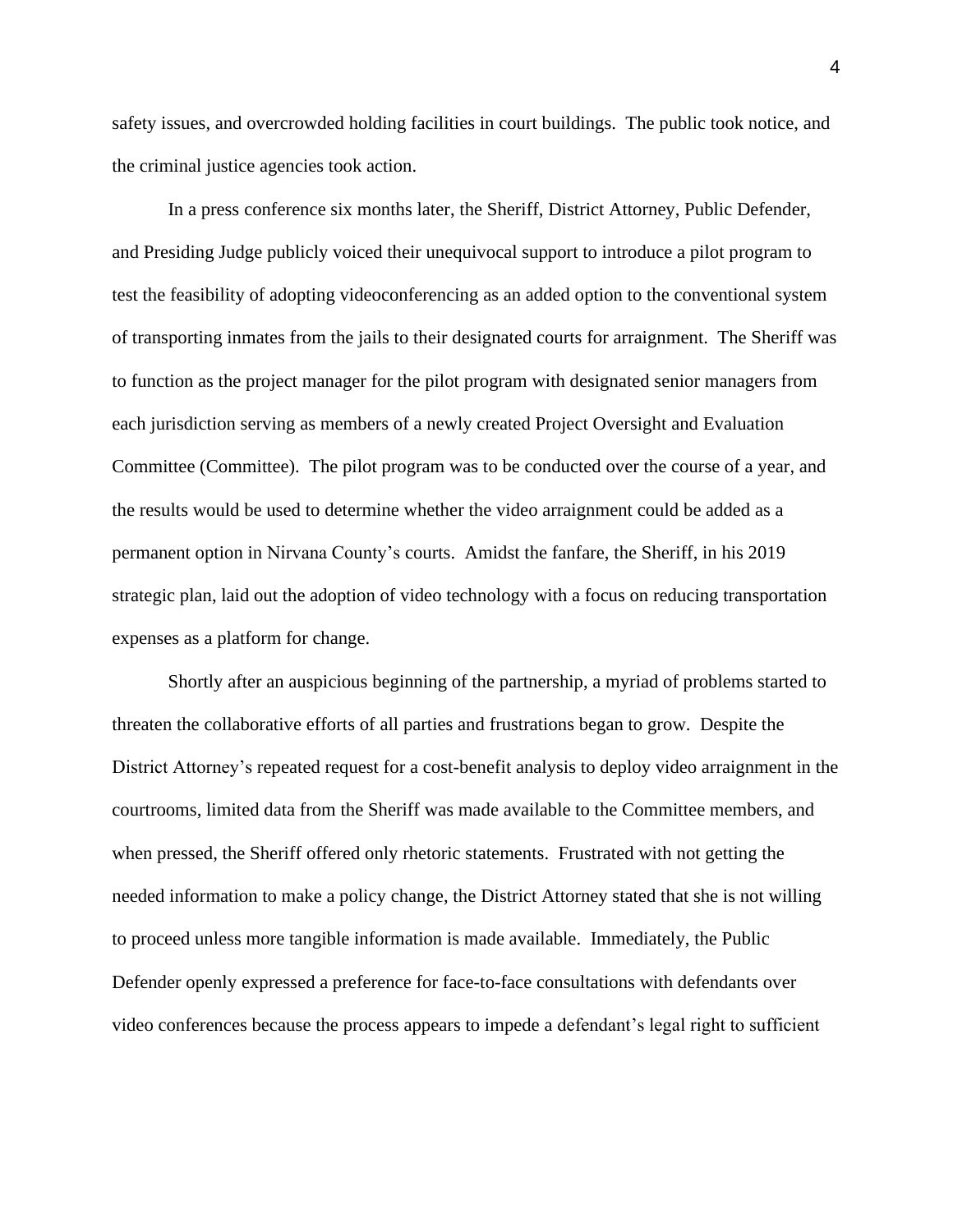representation. The Presiding Judge, who is the most fervent support of video arraignment, was also unhappy with the slow progress.

To make matters worse, the Sheriff's case management system is unable to communicate with the justice partners' systems. Thus, efforts to reduce the time for quicker transfer of information from one agency to another were not realized. Although the circumstances appeared catastrophic, all parties were hopeful that an amicable solution could be developed to restore the pilot program. The Committee agreed that an independent consultant should be brought in to investigate whether video arraignment would be a feasible option in Nirvana County, and develop a plan to get the pilot program back on track.

#### <span id="page-9-0"></span>**Purpose**

The intent of this paper is to select and integrate theories and models from my doctoral program to solve a complex, real-world problem. To address this issue, I will be applying coursework principles and frameworks to analyze the criminal justice environment, examine the video arraignment process, reflect on my leadership fit for the job, select and implement an appropriate change strategy, develop measurable goals, and finally, present a method for evaluating the results against the measurable goals. Chapter 1 began with a Background description of the advances in video technology and the successes of cities that have integrated videoconferencing to derive savings in transporting inmates to the courts. This is followed by a narrative of the conditions and impetus that led to the Sherriff's motivation for using virtual arraignment in Nirvana County. In the next section, my role as a hired consultant to assist the Sheriff will be discussed.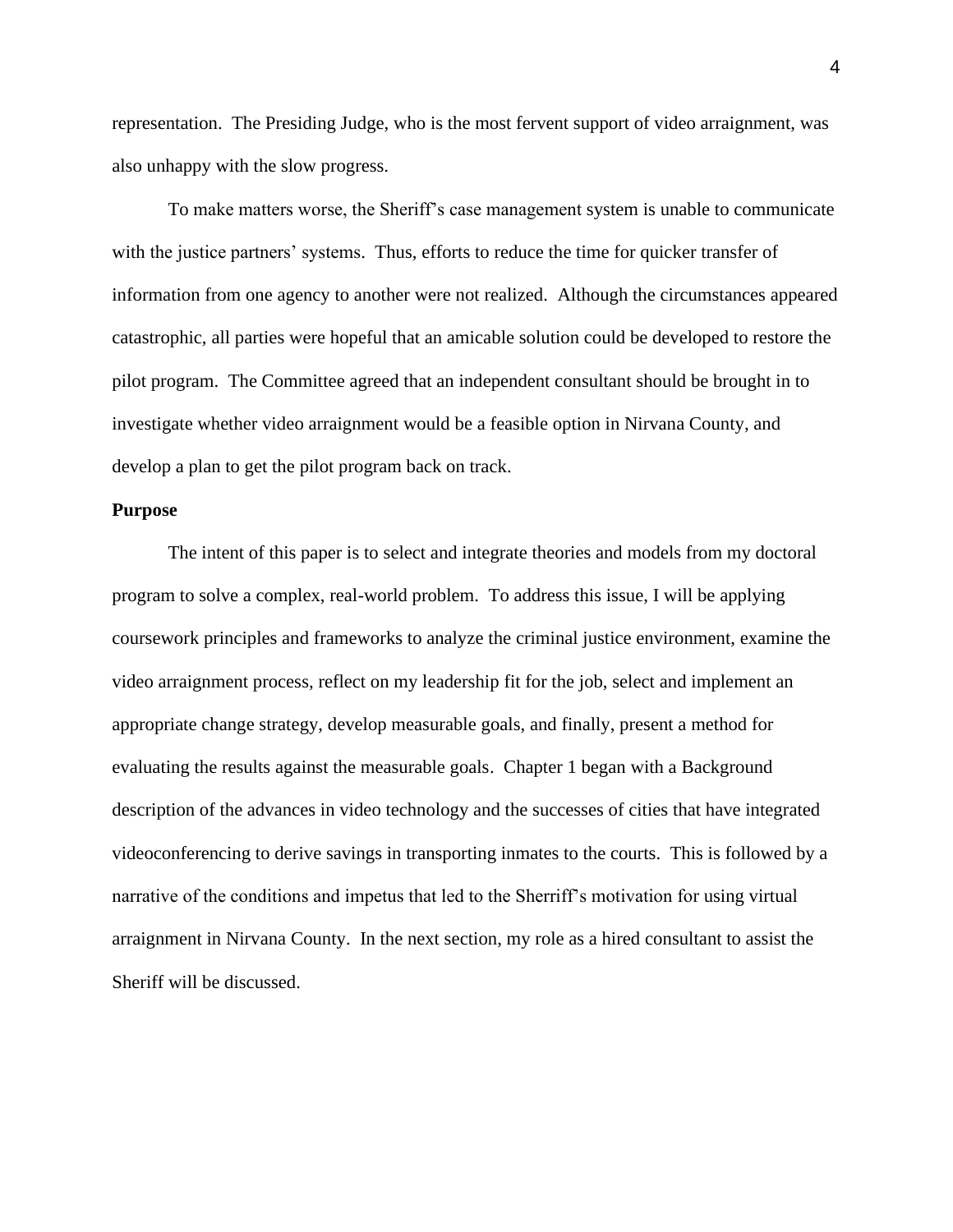## <span id="page-10-0"></span>**My Role**

I was hired by the Committee as a consultant on a one-year contract to analyze the viability of integrating a video arraignment process and develop a plan for implementation. I was selected by the Committee primary because of my successful track record of working with law enforcement agencies and the trusting relationships that I have developed over the years with each stakeholder group. The scope of work will involve helping the Committee identify barriers, develop solutions to overcome obstacles, and create a plan for implementation.

## **Chapter 2 – Situational Analysis**

<span id="page-10-1"></span>I will be using the SPELIT Power Matrix (Schmieder-Ramirez and Mallette, 2007) to examine the organizational barriers that are impeding the change process, followed by using the Design for Six Sigma (DFSS) framework (Chowdhury, 2003) to assess the internal process requirements for adopting video arraignment. I have chosen to use a two-step process because changes in organizations are influenced by environmental drivers, internal processes, and cultural behaviors (Scandura, 2018).

## <span id="page-10-2"></span>**Organizational Analysis: SPELIT Power Matrix**

The SPELIT model uses the social, political, environmental, legal, intercultural, and technical components in an organization as its analytical lens (Schmieder-Ramirez & Mallette, 2007). While other models offered similar elements for analysis, I selected this model because it uses Lewin's force-field analysis as the underlying principle for identifying forces that are opposing change. Lewin (1939) hypothesizes that transformation will only occur if the driving forces of changes are greater than the restraining forces, therefore shifting the equilibrium in a static organization toward the positive. It is a utilitarian method for identifying and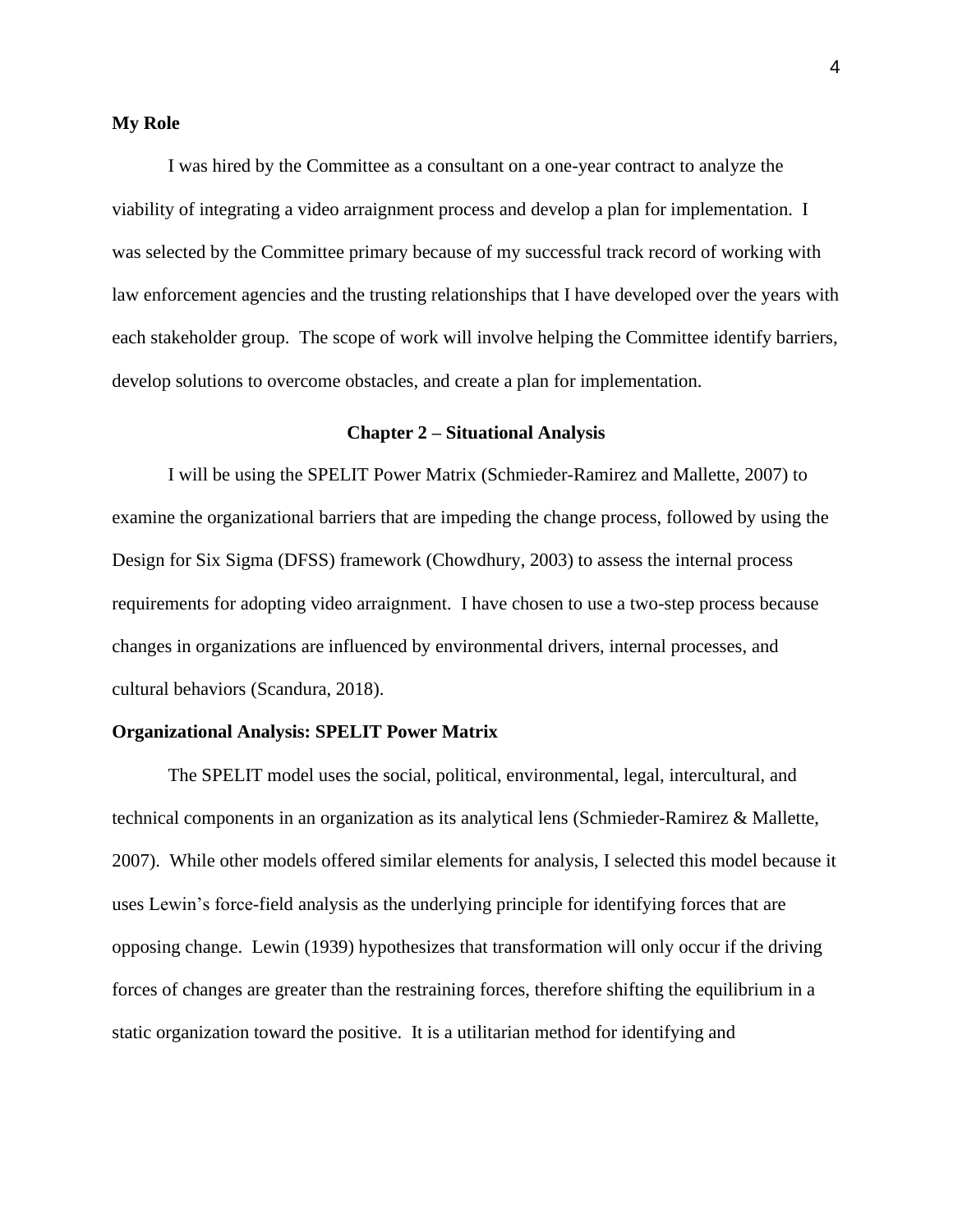understanding the constraints so a strategy can be developed to overcome such inhibiting forces. In the next section, I will apply Lewin's force-field approach to the six elements of SPELIT. **Social**

<span id="page-11-0"></span>The three elements for social analysis in the SPELIT model entailed an appraisal of an individual's level of self-awareness and its effects on others, the quality of relationships between staff, and the organization's orientation toward service (Schmieder-Ramirez & Mallette, 2007).

**Awareness**. The law enforcement team members are assertive and logical by professional training. In my meetings with this group, I observed a high degree of respect among team members. Each person understood his or her role, and it was apparent the members made decisions that were aligned with their organization's values. They were aware that the criminal justice system required that they worked cooperatively to protect both the victims and accused perpetrators. Because of the mutual understanding of the need to work together, they were cognizant of their own behaviors and the effect that their actions had on each other. The conversations were very respectful and honest, and all viewpoints were heard and discussed.

While the Committee members were cordial and respectful toward each other, the Committee members representing the District Attorney and the Public Defender grew impatient with the Sheriff's team, firmly requesting tangible data to justify the financial incentives to adopt video arraignment. It appeared that despite repeated appeals from team members, the Sheriff department still has not produced the data requested by Committee members. Even though the tone and interaction between members were tensed, their behaviors remained respectful and affable. The inability of the Sheriff to present credible data is an impeding force that affected the trust among Committee members.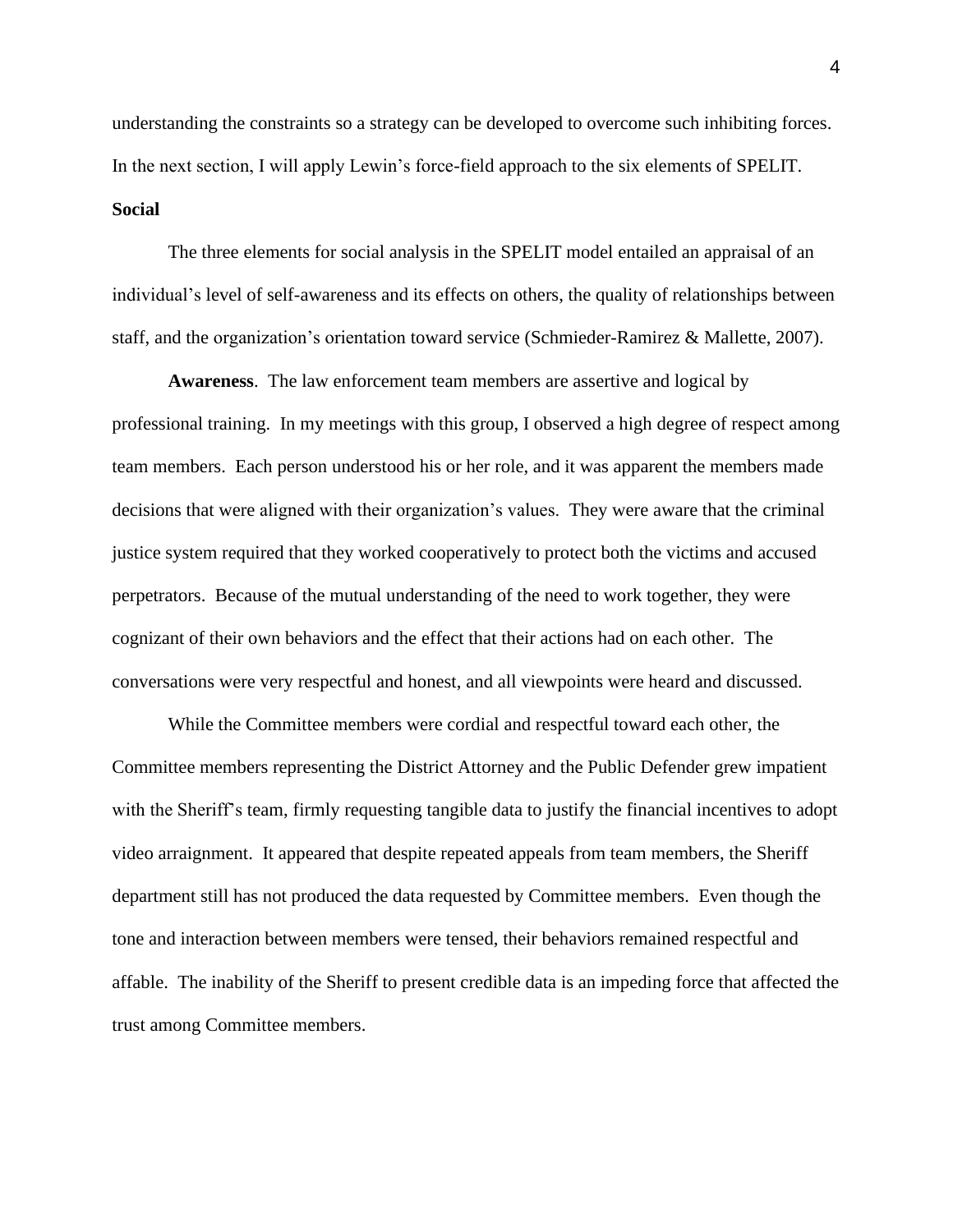**Relationships**. Trust is the foundation for all relationships and is best demonstrated through character and competent actions (Carucci, 2018). The Committee demonstrated a high level of respect and honestly toward each other. They listened to all viewpoints, and it was obvious that their history of working together have built positive dividends in their relationships.

Because of the tightly regulated legal setting and the compliant nature of the criminal justice system, the Committee operates in a high-trust environment in which they share information willingly and openly. From a macro perspective, while they are all focus on the systems, structures, and policies they have to function in, on a micro level, they are zealous in pursuing their missions despite the fact that the District Attorney and Public Attorney are on opposite ends during a trial. However, if the Sheriff does not fulfill his commitment to producing the tangible data requested for analysis, the strong trust will continue to diminish.

**Service Orientation**. This element of the social environment is related to an organization's altruistic purpose (Schmieder-Ramirez & Mallette, 2007). Arguably, a manager's most important responsibility is to coordinate resources that maximize results through a unified purpose (Kaplan. 2002). At the onset, the project's purpose was driven by the Sheriff's motivation to reduce costs that are inherent in the inmate transportation process using video technology. While this goal was the main impetus for the Sheriff, the District Attorney and Public Defender were more driven by the potential of video arraignment as a process to better serve their clients without infringing on the defendants' Constitutional rights, and the economic savings was just an auxiliary objective. They were willing partners as long as a financial breakeven scenario can be achieved with the potential savings. When the team is operating on divergent paths, it produces opposition to progress.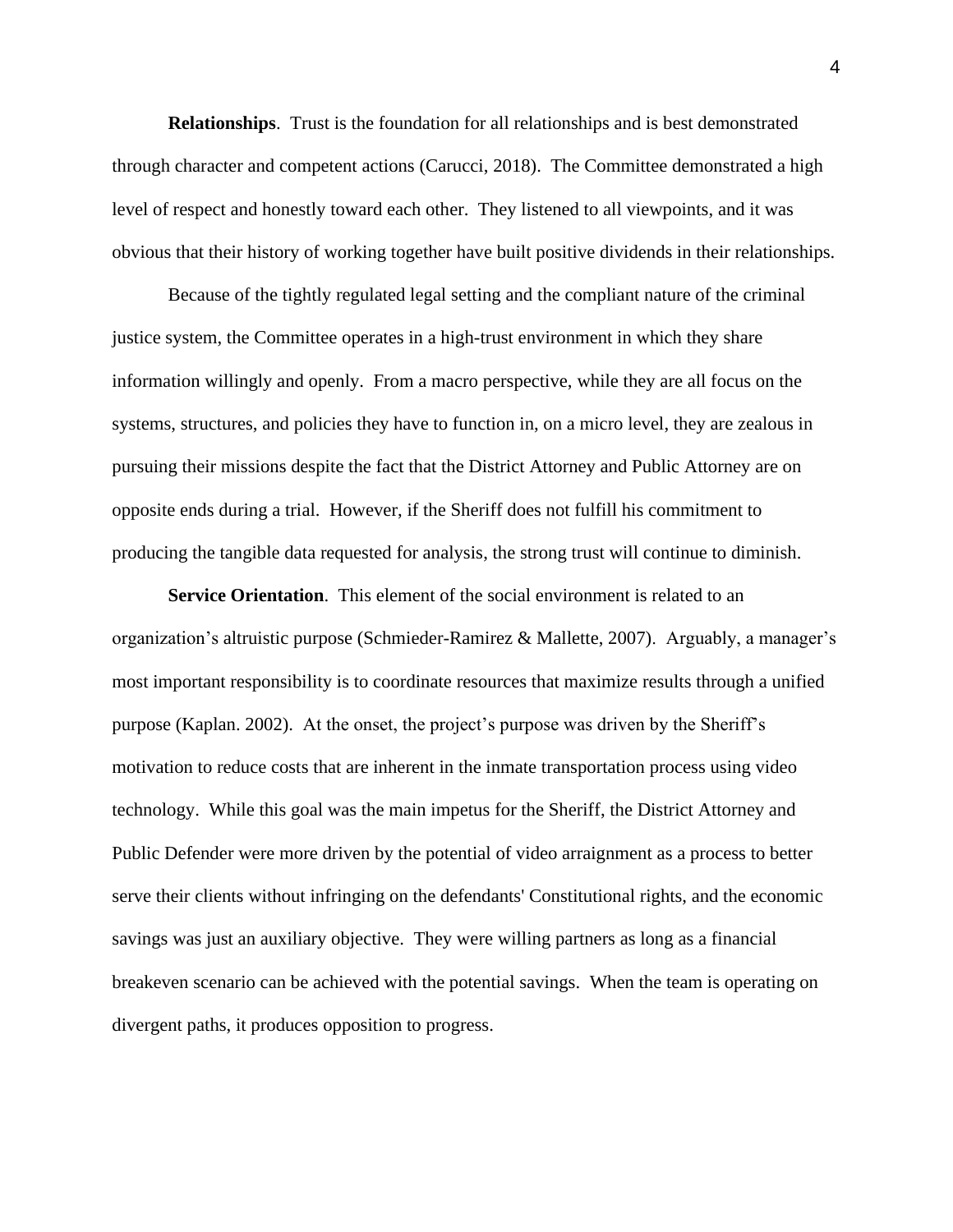## <span id="page-13-0"></span>**Political**

The utilization of power and influence to achieve organizational results is the underlying political principle in the SPELIT model (Schmieder-Ramirez & Mallette, 2007). Power plays a significant role in business, from managing how decisions are made to how employees communicate with one another. Five types of power that individuals can use to influence desired outcomes in organizations were described in the SPELIT framework as: expert power based on one's knowledge and skills; coercive power built on having the authority to punish another; reward power grounded on being able to offer things that are of value to someone; legitimate power rooted on having the ability to get a response due to relationship roles; and referent power based on inspiring emulation from others (Schmieder-Ramirez & Mallette, 2007). I will be using this framework to analyze the structural relationships and power conflicts within the Committee.

**Organizational Charts**. The Committee members possessed all five of the powers that Schmieder-Ramirez & Mallette (2007) described within their own vertical organizations. Each agency's organizational structure is autocratic, and the decision-making process is top-down. This dictatorial form of hierarchy is expected considering that law enforcement agencies operate in a tightly regulated environment mandated by legal procedures. Although the command-andcontrol management style is the norm, the criminal justice process requires that each agency work cooperatively and horizontally across a system of law. The proposal to add video arraignment as an option substantially deviates from the traditional method of transporting inmates to the courts, and requires buy-in from all partner agencies. Even though the Public Defender has the smallest organization and budget size, they carried the same power and influence of their bigger counterparts. Because of this level playing field, no one agency was able to exert any influence over another, causing progress to stall.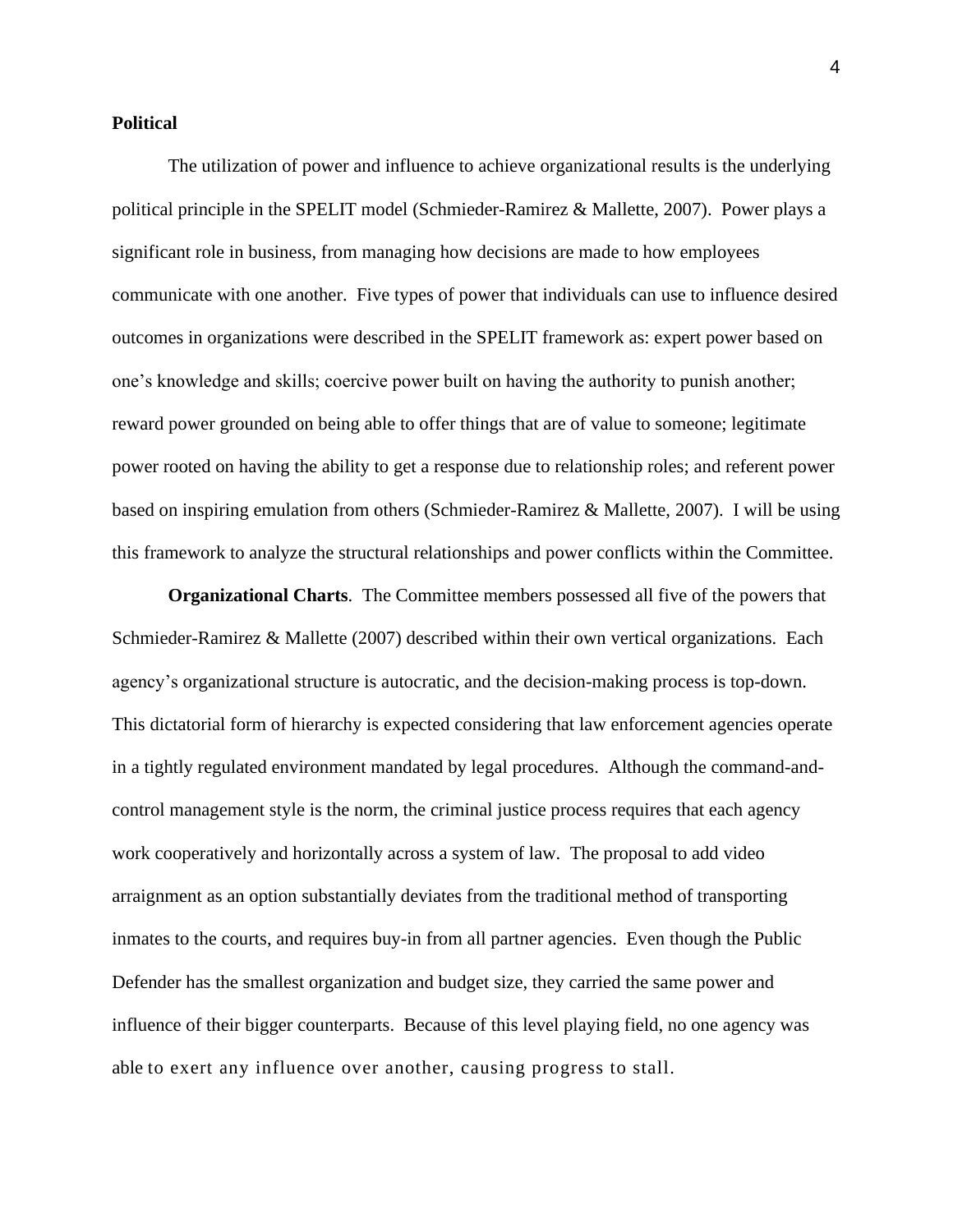**Relationships.** Effective relationships are based on trust and respect (Carucci, 2018). The Sheriff is frustrated that both the District Attorney and Public Defender are not willing to move forward at a quicker pace to reduce overcrowded court holding cells and lower transportation costs. Appalled at the suggestion that they are not willing team players, the District Attorney and Public Defender rebuked the Sheriff's implication and expounded on the Sheriff's slow pace of presenting the data needed for a cost-benefit analysis to justify the new program. Despite their divergent perspectives and ongoing disputes, all parties are willing to continue meeting and working through their differences from years of relationships developed as either proponents or adversaries. The attitude engendered by the Sheriff to remain status quo is thwarting efforts by the Committee to move forward. .

## <span id="page-14-0"></span>**Economical**

The economic environment of SPELIT is grounded in the principle that organizations allocate scarce resources through production and consumption transactions through a suppliercustomer relationship (Schmieder-Ramirez  $\&$  Mallette, 2007). In the study of economics, scarcity theorizes that companies make rational decisions to fulfill their needs and wants under conditions of limited resources (Mell & Walker, 2014). In political reality, the scarcity theory doesn't fully apply because of varying political interests vying for limited resources. Therefore, in addition to the production and consumption factors, I will add an investment component to bring more clarity to how the government allocates resources.

**Production**. Production is the process of turning resources into goods or services for consumption (Mell & Walker, 2014). The responsibility of transporting inmates from the jails to the courts falls under the responsibility of the Sherriff. For the last three years, the Sheriff spent an average of \$200 million a year in transportation expenses through its fleet of 200 buses. The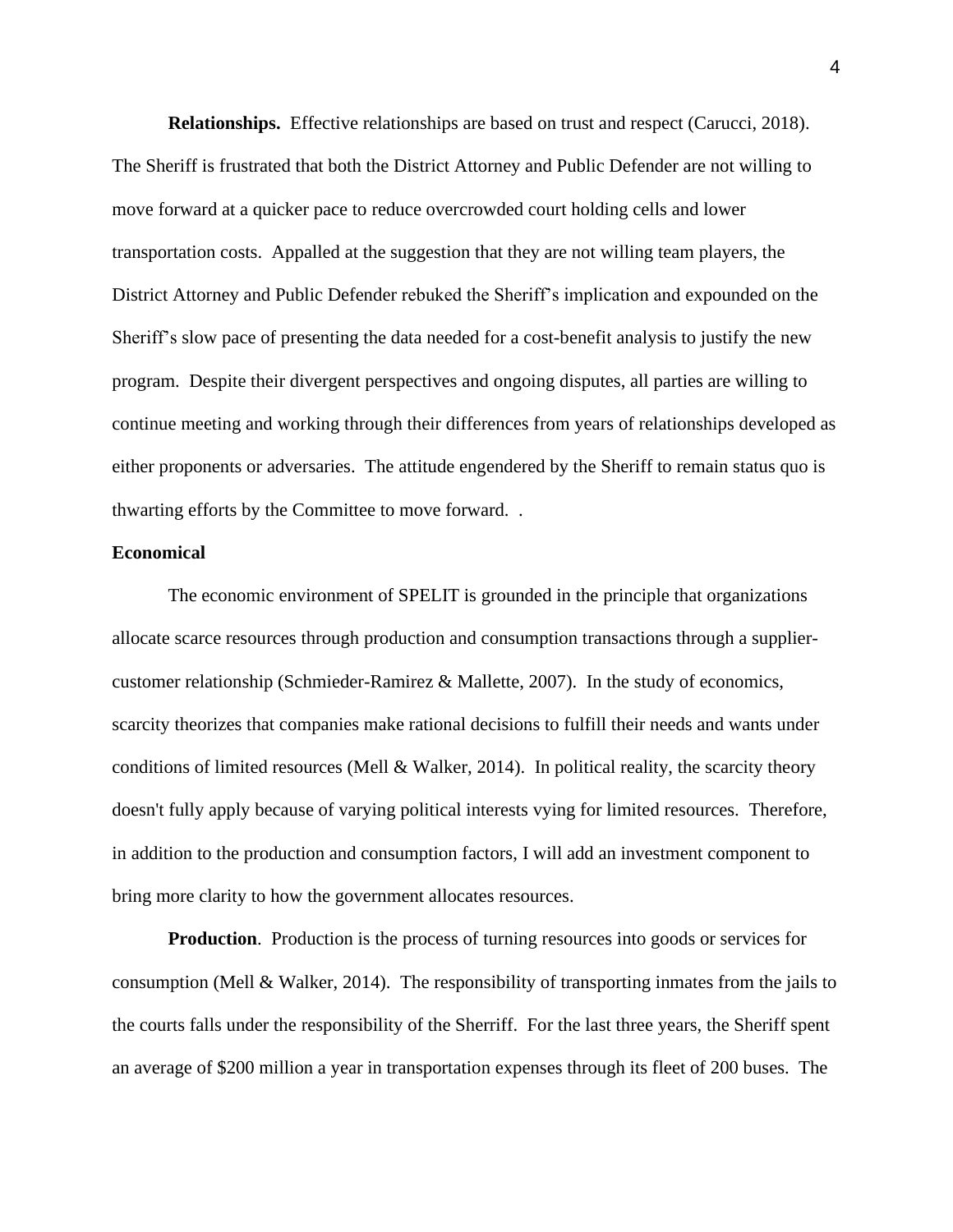operation is funded with Saddleback State resources and tax revenues from Nirvana County's general fund account. However, the process of budgeting for transportation expenses is not an exact science. With crime trends going up year after year while State funding is diminishing, the Sheriff is operating under a lean budget. Other justice agencies are also functioning in tight budgets with limited funds to hire new staff or invest in technology. With video technology, the Sheriff saw an opportunity to reduce his transportation expenses through a virtual arraignment process. However, the change in process will also reflect a change in the cost structure of the existing process. Without at the minimum, a breakeven financial scenario for the other agencies, the pilot program is in danger of being dropped.

**Consumption**. Consumption is the use of goods or services by customers (Mell & Walker, 2014). Consumers in this scenario are the District Attorney and Public Defender because the District Attorney is spending resources prosecuting the defendants in court, while the Public Defender is defending indigent defenders who do not have the means to hire a private attorney for the defense. On the surface, it would appear beneficial for both the District Attorney and Public Defender to support video arraignment since a reduction in prisoners transported equates to fewer lawyers needed in the courtrooms. However, because in the government sector, fewer cases only mean that lawyers are now free to work on other administrative tasks, there are no real cost savings to them in the overall budget. Any financial gain is only measured in the concept of cost avoidance. This perception of inequitable sharing from huge potential transportation savings using video arraignment is causing the Committee partners to hesitate moving forward with the partnership. It is important to point out that the interrelationships between financial performance, overcrowded jails, and safety risks are all dependent on the number of prisoners who will choose video arraignment as an option. The more inmates opt for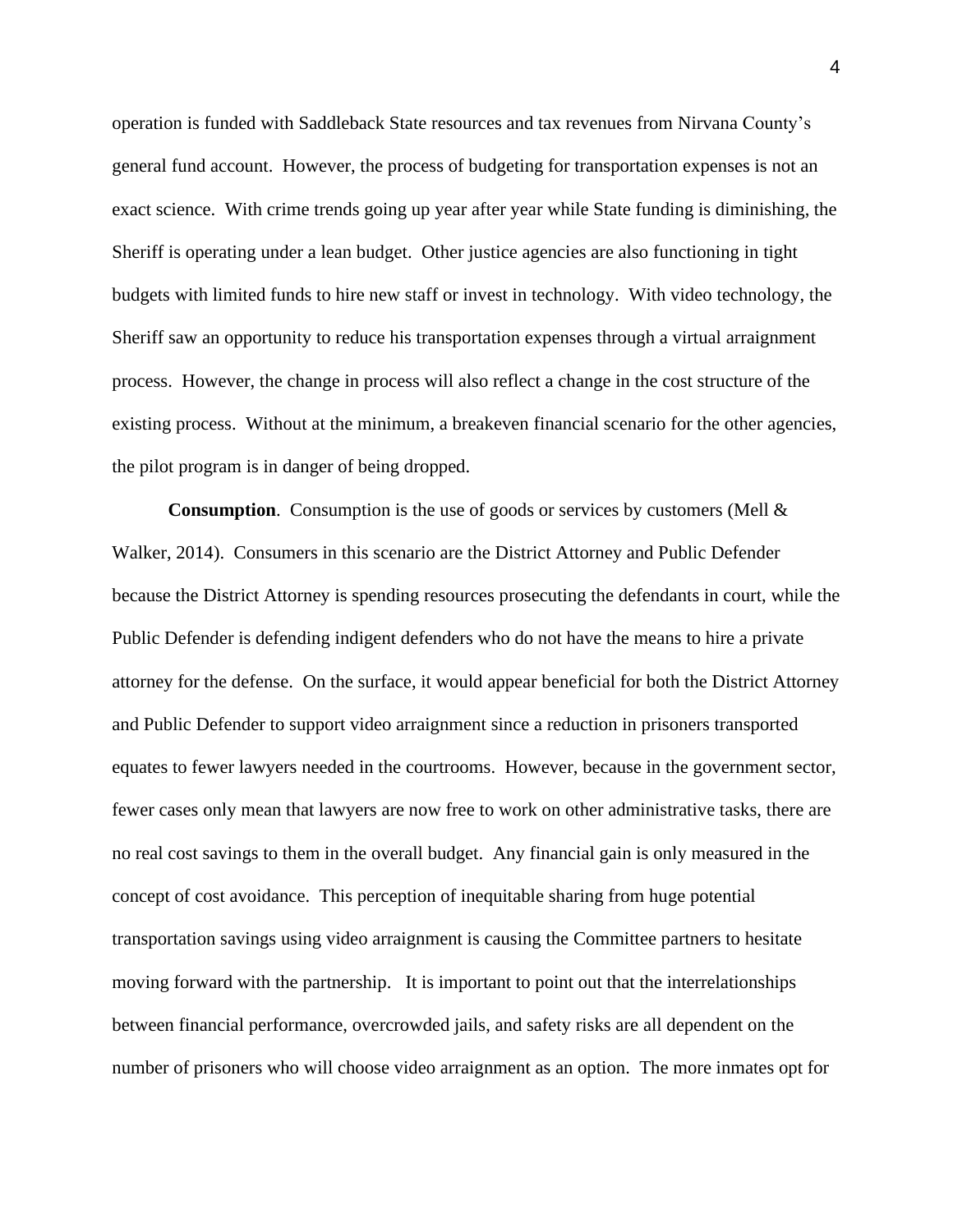video arraignment as an alternative, the potential for cost savings will increase, use of force incidents will decrease, and overcapacity of court jails will diminish.

**Investment**. To get started on designing a video arraignment system, investment is required in two areas: first, a one-time infrastructure investment; and second, ongoing annual maintenance expenses. Neither the District Attorney nor the Public Defender is willing to spend any resources upfront to get the pilot project going. Since the primary motivating factor in setting up a videoconferencing court for inmate appearances is the expectation of significant savings, both agencies believe that the Sheriff must pay for all the expenses needed to get the project moving. The conflict is exacerbated by the Sheriff's inability to present the data needed to determine the cost effectiveness of video arraignment other than the fact that other counties have reaped savings of millions of dollars using video technology in its arraignment courts.

#### <span id="page-16-0"></span>**Legal**

The focus of the legal environmental analysis converges on the law and ethics that regulate behaviors in an organization (Schmieder-Ramirez & Mallette, 2007). Ethical behaviors are crucial to building trust, and no other profession demands a higher code of ethics than law enforcement agencies. The strict adherence to ethics and law practices serve as the foundation for an effective criminal enforcement system.

**Law**. The Committee members operate in a highly regulated environment dictated by Federal, State, and County laws. The deputy sheriffs, prosecuting attorneys, and public defenders are experts of the legal procedures in the criminal justice system and use professional judgment when determining whether there is sufficient evidence to arrest or charge an individual accused of a crime. Each step in the criminal justice process is dictated by law and followed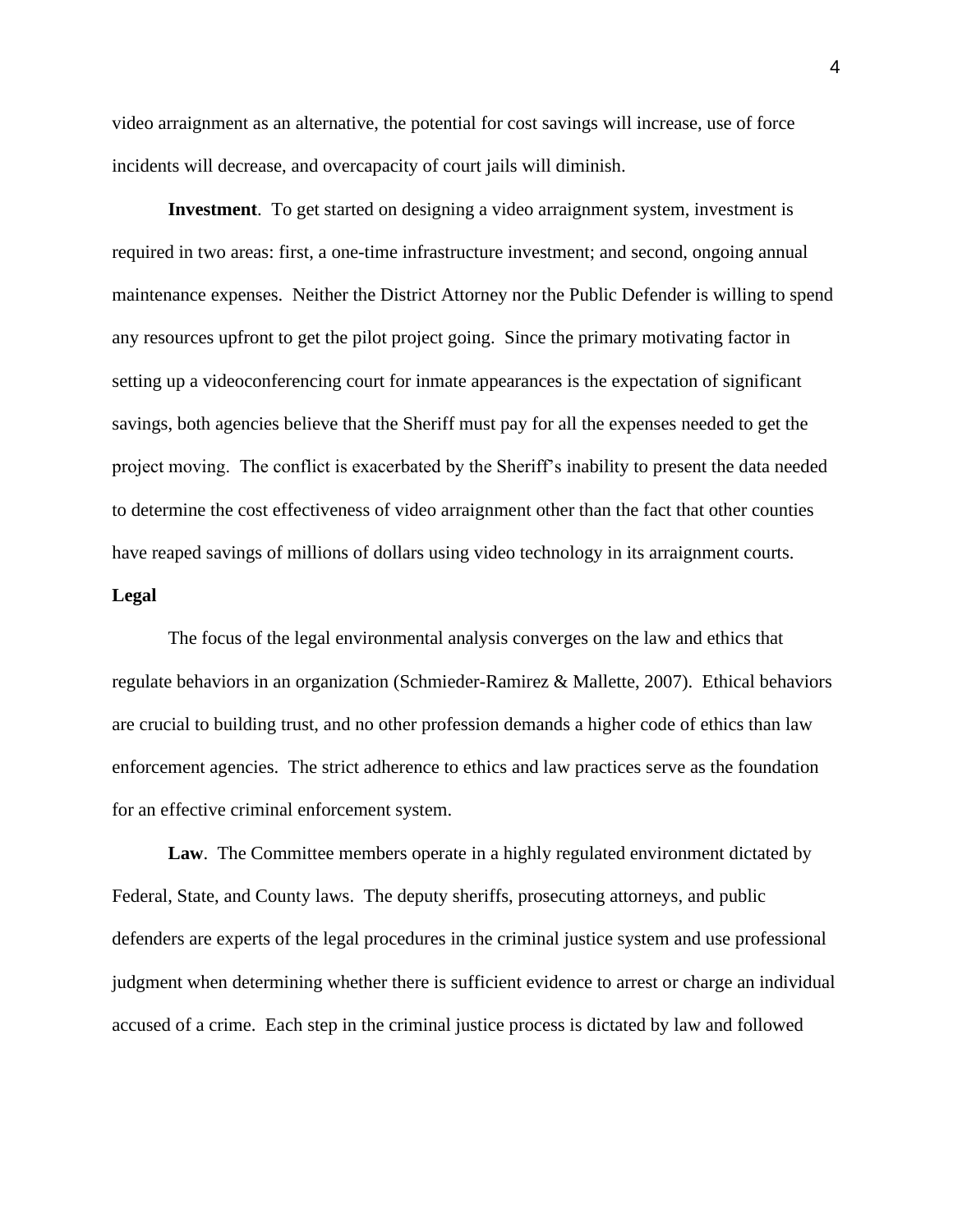rigorously by law enforcement professionals since one deviation from the legislative process will mean that a criminal will be set free due to an administrative error.

**Morality and Ethics**. While morality and ethics are at times used interchangeably, morality refers to knowing the values of right and wrong, whereas ethics alludes to the generally accepted behaviors of society (Scandura, 2018). Since law enforcement agencies work for the benefit of society, they have to make sure that their values do not violate moral principles. Furthermore, they have to be certain that their behaviors are in conformance to the standards of society. Employees in each of these agencies go through an exhaustive background check and are sworn in under an oath of office affirmation, which is considered legally binding. Each agency in the criminal justice system has a code of ethics which are essentially outward expressions of how each agency will operate and serve the public.

## <span id="page-17-0"></span>**Intercultural**

The intercultural environment analysis of SPELIT appraises an organization's degree of diversity in the areas of accepting cultural differences and embracing ideas (Schmieder-Ramirez & Mallette, 2007). Within the criminal justice system, all the agencies have in their code of ethics a pledge to embrace diversity. The Sheriff, District Attorney, and Public Defender all have publicly stated goals to hire more women and people of color to their respective organizations, and a report from all departments showed a trend that supports this goal. Within the Committee, senior leadership is represented by a very diverse mix of gender and culture.

In addition to the diverse cultural representation of the Committee, its members accept divergent ideas because they have years of relationships working together and are zealous about upholding the law. Team members are not timid about speaking their mind and sharing their ideas openly. Even when they disagreed on a topic, they do it in a professional and respectful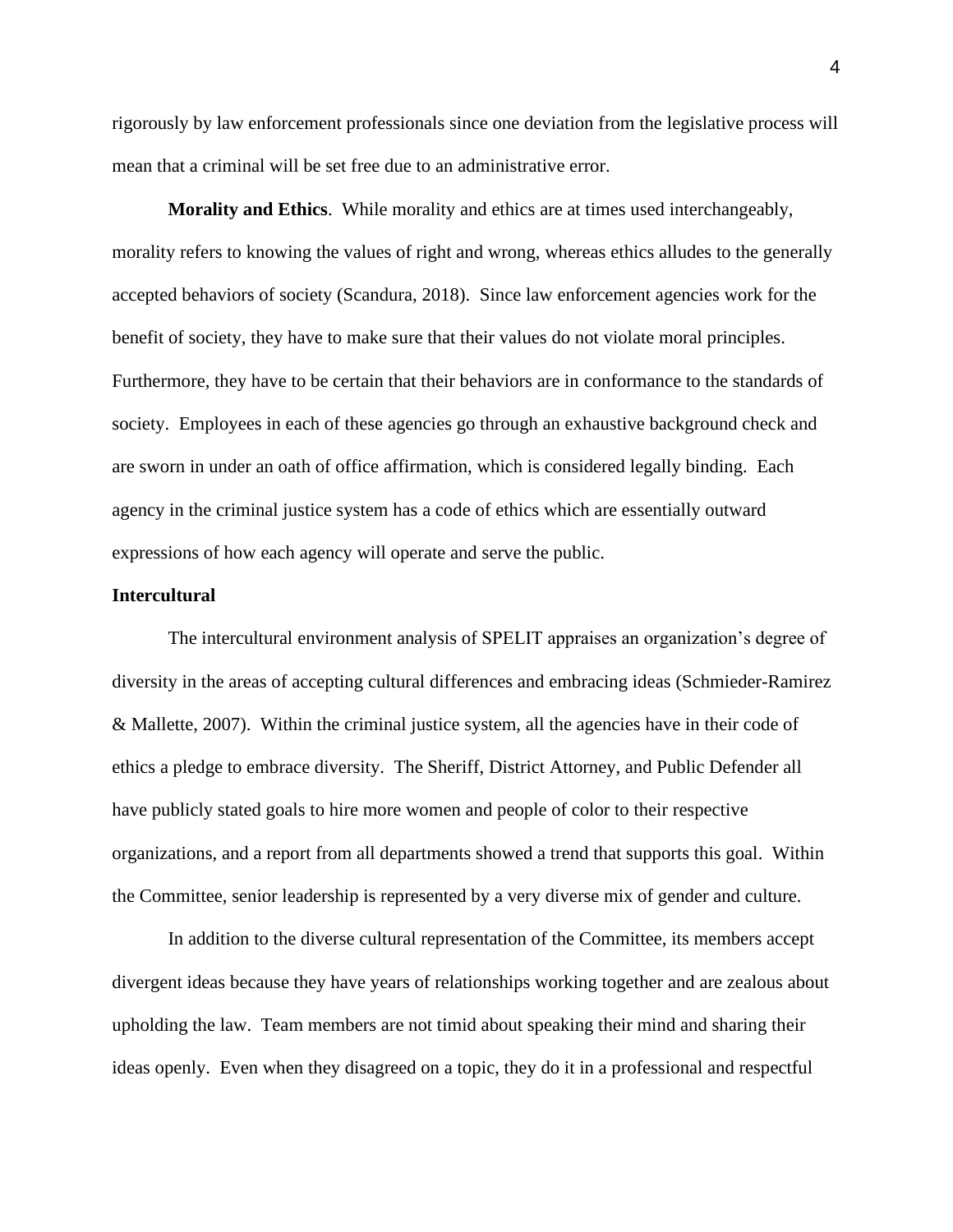way. No one talks over another, and ideas are thoroughly discussed, and different viewpoints are expressed without judgment.

#### <span id="page-18-0"></span>**Technological**

The technological assessment of SPELIT focuses on leveraging technology to improve organizational efficiency and considering users' knowledge needs to operate new systems (Schmieder-Ramirez & Mallette, 2007). For a virtual arraignment process to work, it is imperative that a new system is created to ensure that all the agencies can interface and have access to the same files and information. The law mandates that after an arrest, a defendant must be arraigned to hear the charges against him or her within 48 hours from the time of arrest or the individual is released. Under the current process, deputy sheriffs make entries into an archaic enterprise system that stores basic information on arrestees that other law enforcement networks do not have the capability to interface with. All the evidence pertaining to an arrestee is kept in a folder and hand-delivered to the District Attorney's office for determining whether to file charges or not. At first glance, it appears that video arraignment would be the perfect solution to replace the labor-intensive and archaic paper distribution system. However, a review of the logistics of creating a digital process revealed three challenges.

First, a new system to replace the time-consuming process requiring large staff expenses will need to be developed on a universal platform so that all the agencies can access the same information on a real-time basis. Second, for a video court to work, separate rooms will also have to be built in the jails for the deputy Public Defenders to consult with the defendants who choose the video option. Finally, to stay within the 48-hour legal requirements, detainees who opted for video arraignment will need to inform the deputy public defender within the first 12 hours of the arrest, before the bus loading schedule for the next day is completed. This is a more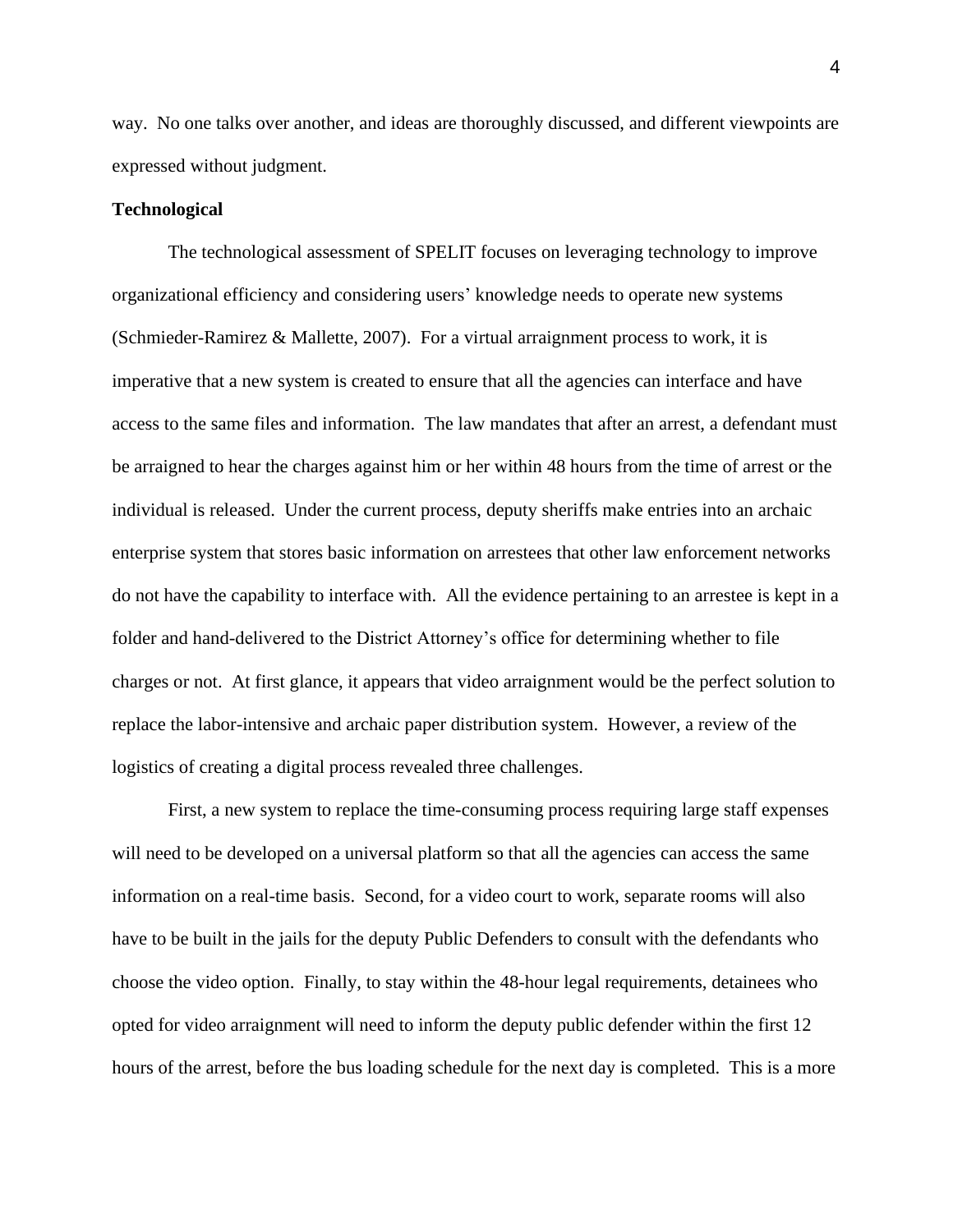compressed timeframe than the traditional process in which prisoners are bused to the courts to hear the charges no later than 5 pm of the day before the 48-hour timeframe. Under the traditional process, this would also be the first time a deputy public defender would meet and confer with the defendant in person to enter a plea before a judge. In this scenario, the actual court arraignment may only take minutes, but it takes the better part of a day to pick up and transport an inmate to and from the court.

The capability of video arraignment over the traditional method of transporting inmates to the courts has the potential for immense savings and efficiencies. The three challenges revealed under the technological analysis can be overcome by a concerted effort. However, the proposed solutions involved expenses that the District Attorney and Public Defender are not willing to spend unless it is being paid for with perceived transportation savings. The Sheriff's failure to produce data for financial analysis continues to impede the progress of the pilot program.

### <span id="page-19-0"></span>**Process Analysis: Design for Six Sigma Method (DFSS)**

The second step of the Situational Analysis is to examine the challenges of integrating a new video arraignment process in the criminal justice system. Due to the complexity of the criminal justice protocols involving legal mandates, cross-functional collaboration, and procedural issues, the use of total quality management principles derived from either Kaizen, Lean Management, or Six Sigma was considered for improving the process at the operational level. While the idea behind Six Sigma is to trace all problems to their root causes and make systemic improvements in operations (Eckes, 2005), I chose DFSS as my framework for analysis because of its emphasis on identifying and understanding Committee stakeholders' needs in the planning phase of the design process (Chowdhury, 2003). To address the new process requirements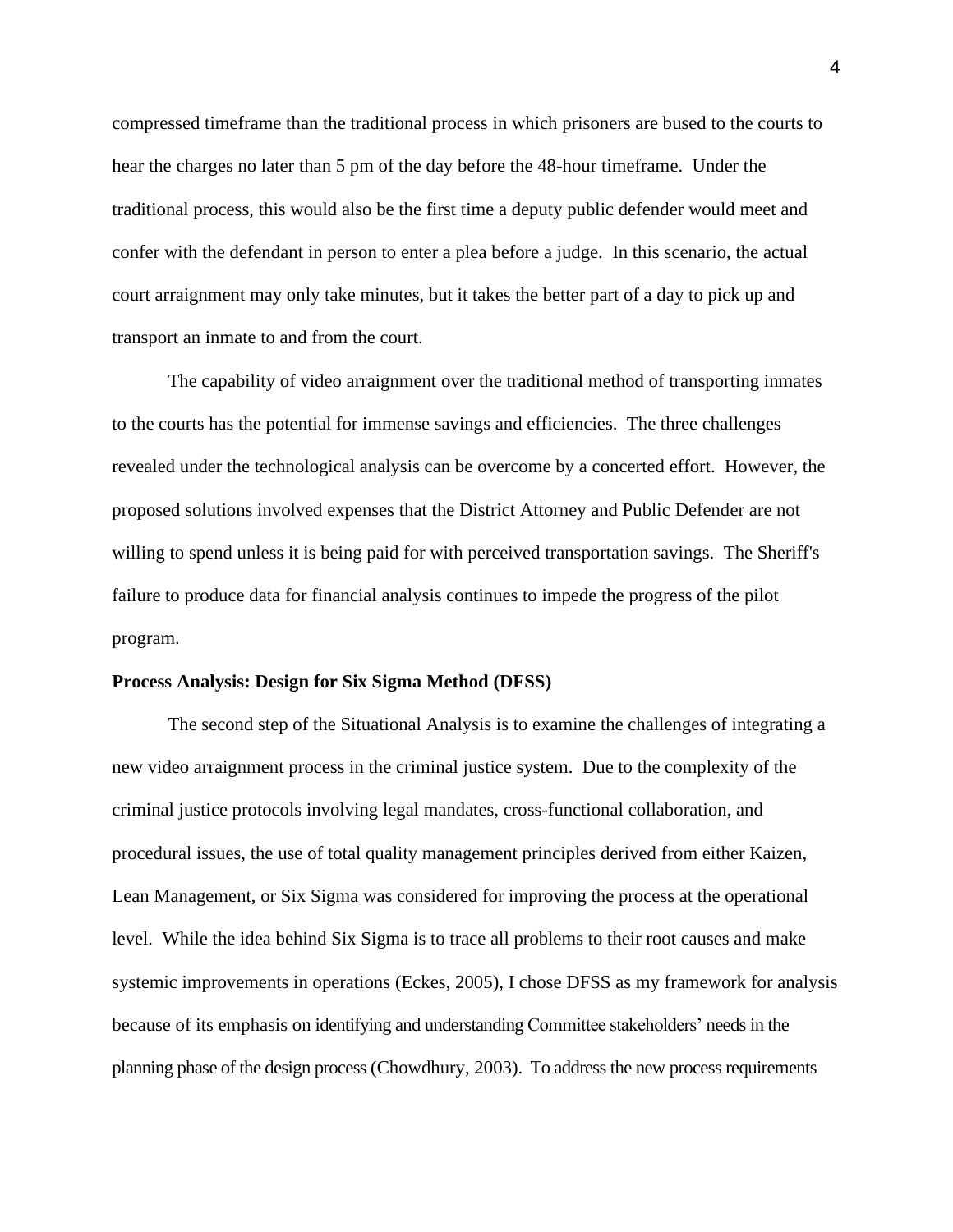uncovered in the technological section, I will follow the five-step DFSS model of process evaluation: identify the needs of the stakeholders, defining the scope and generate ideas, developing the viable ideas further, optimizing the design functionality with financial considerations, and verifying that the design works properly (Chowdhury, 2003). There is also the need to consider protocols to deal with the lawful timing and information exchanges similar to that of the current, on-the-ground process, but now in a virtual dimension without compromising legal timeframes.

<span id="page-20-0"></span>**Identify.** Step one begins by listening to the needs of the project partners and gain agreement on the process (Chowdhury, 2003). As the facilitator, my goal is to clarify the scope of the project, get buy-in from the partners, and also removed the organizational frictions that had disrupted the initial start. It is worth stressing that while the current conventional transportation process is labor-intensive, the new digital arraignment procedures are not a replacement for the traditional process but rather an option for the defendant. Thus, in this step, the goal is to concentrate on ensuring that all stakeholders understand this point.

<span id="page-20-1"></span>**Define**. Step two involves generating as many ideas as possible without a judgmental attitude toward any single idea (Chowdhury, 2003). Taking an opportunity and develop it to maturity requires active participation. During this step, brainstorm sessions will be held individually with the members representing the District Attorney, Public Defender, and the Presiding Judge. The goal is to identify and fulfill as many of the customers' needs as efficiently as possible. For the District Attorney, the emphasis will be on creating the logistics necessary to have ample time to investigate the evidence, gather information, and file charges within the 48 hour time frame mandated by law. With the Public Defender, the focus will be on providing safe and private facilities at the jail to advise their clients of the arraignment option and receiving information for review from the District Attorney in an efficient and timely manner. It is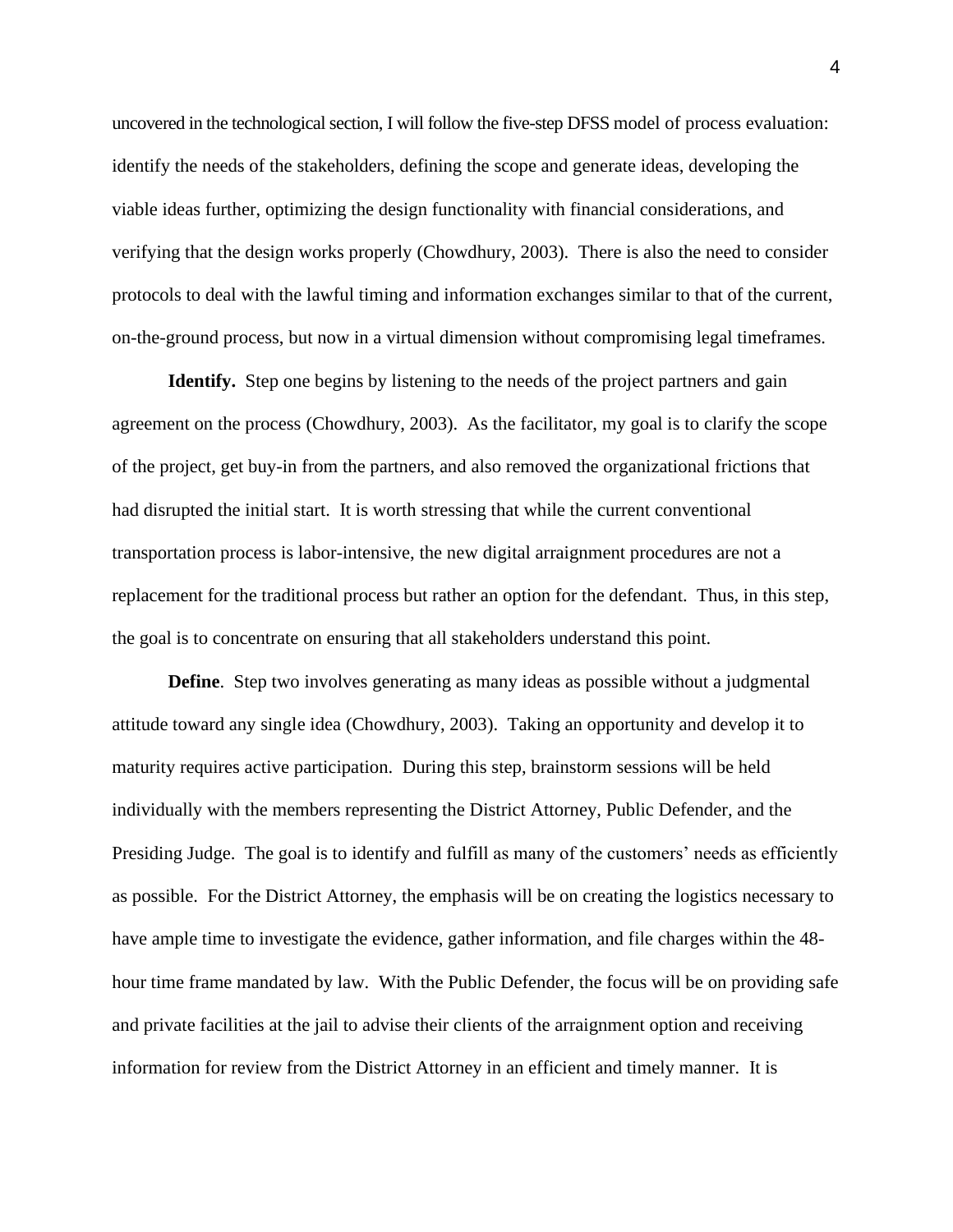important to stress that under the traditional system of transportation, the Public Defender gets involved at the backend of the 48-hour timeframe, while under the video arraignment system, the deputy public defenders will now be involved in the front end of the procedure. Finally, for the Sheriff, the bus loading schedule has to be received as soon as available so they can plan for transportation logistics for the next day.

<span id="page-21-0"></span>**Develop**. Step three is to narrow ideas that have merit down to a manageable three to four and have an in-depth discussion to solve the problem (Chowdhury, 2003). Once the needs have been identified and project scope defined by stakeholders, the emphasis is to advance concepts that are deemed viable for further development. A process flow chart will be developed to map out all the steps from beginning to end to ensure the legal mandates are met without any legislative violations.

<span id="page-21-1"></span>**Optimize.** Step four is to make sure the design works properly and then strike a balance among cost, performance, and quality (Chowdhury, 2003). Taking the flow chart created in step three, the objective now is to test the functionality of the design and consider the economic viability of the process. While it is tempting for the District Attorney and Public Defender to try to build an infrastructure of the best quality to optimize performance without regard to costs, it is also important to ensure that any investments do not exceed the point where additional quality measures are unproductive in terms of return.

<span id="page-21-2"></span>**Verify.** Step five is to make sure the design works properly and ready for implementation (Chowdhury, 2003). In this last step, I will propose a pilot program to confirm that the optimized design in step four works. Once the design is verified, I will sanction the new procedures and institutionalized the process in writing for training and operational purposes.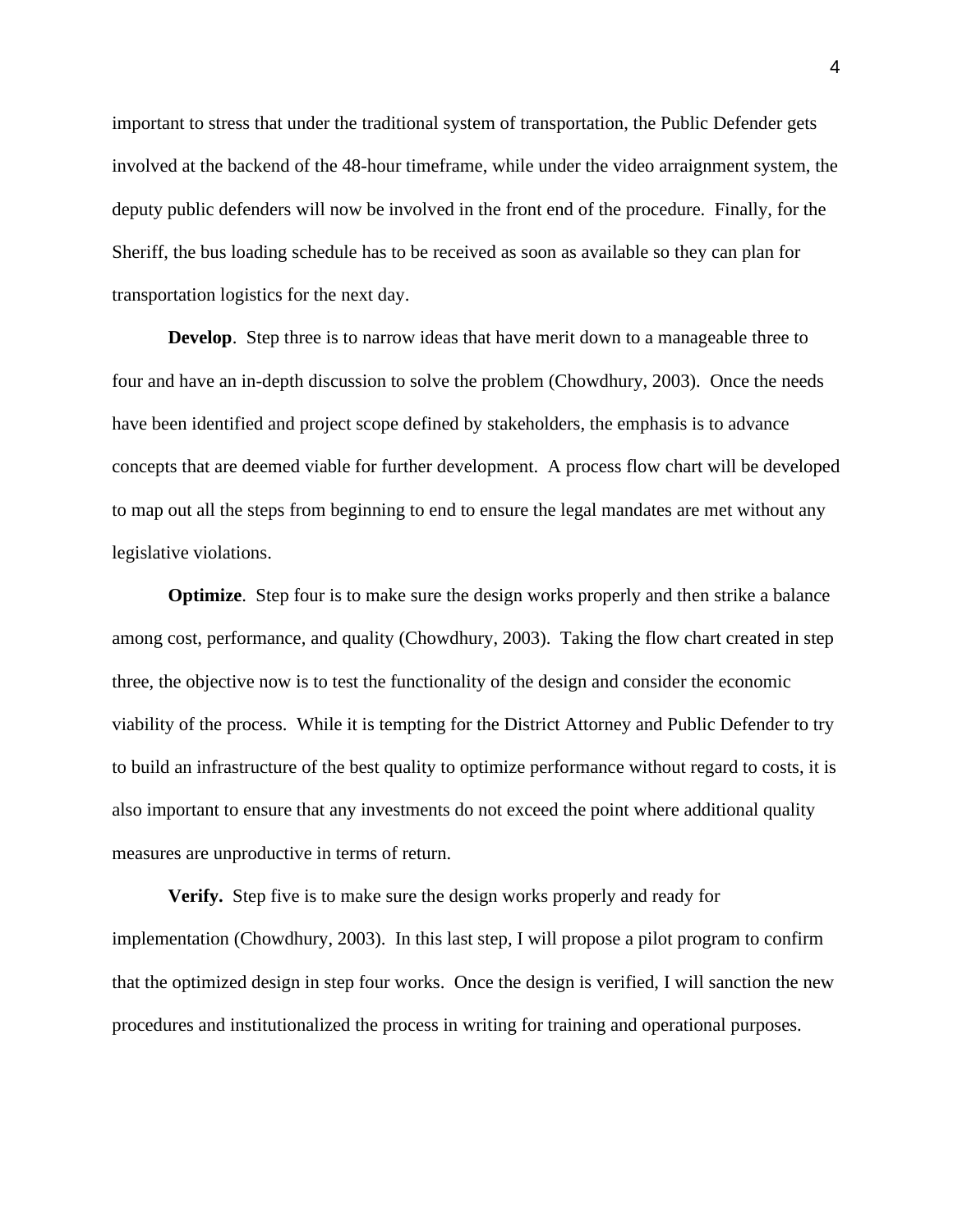With the official documents in writing, it will be easier to adjust and adapt processes in the future using the verified documents as the roadmap.

#### **Chapter 3 - Problem Statement**

<span id="page-22-0"></span>The hands-off leadership style of the Sheriff failed to attune to the needs of the stakeholders, resulting in poor execution of strategies, delayed of project progress, and threatening to derail the pilot video arraignment program. Within a vertical organizational structure, top-down delegation is the main management tool for getting things done. However, in a matrix organization, leaders must take on a new integrative role that exhibits commitments throughout a change process (Hesselbein, Goldsmith, and Beckhard, 1996). Even though the Sheriff created a compelling vision, he divorced himself completely from the implementation process. The troubling start can be traced back to the lack of response to the repeated appeals from the Committee partners to conduct an economic evaluation of the video arraignment using tangible data. The patronizing rhetoric and limited action from the Sheriff caused the District Attorney and the Public Defender to reconsider their partnership to incorporate video arraignment as an added option in the criminal justice procedures, thus causing both parties to retrench from the pilot program. Even though the Sheriff created a compelling vision, his lack of engagement did not mobilize action.

A leader must be at the forefront formulating and executing strategies to ensure that systems and process all work in synchronicity in meeting stakeholders' needs (Hesselbein, Goldsmith, & Beckhard, 1996). With the Sheriff content to sit on the sidelines and no emergent leader to take control of the situation, the team was left to flounder and bicker. Consequently, without discernable leadership, this state of flux resulted in performance uncertainty and dispute (Scandura, 2018). Without a credible leader to mediate the conflicts and get the project back on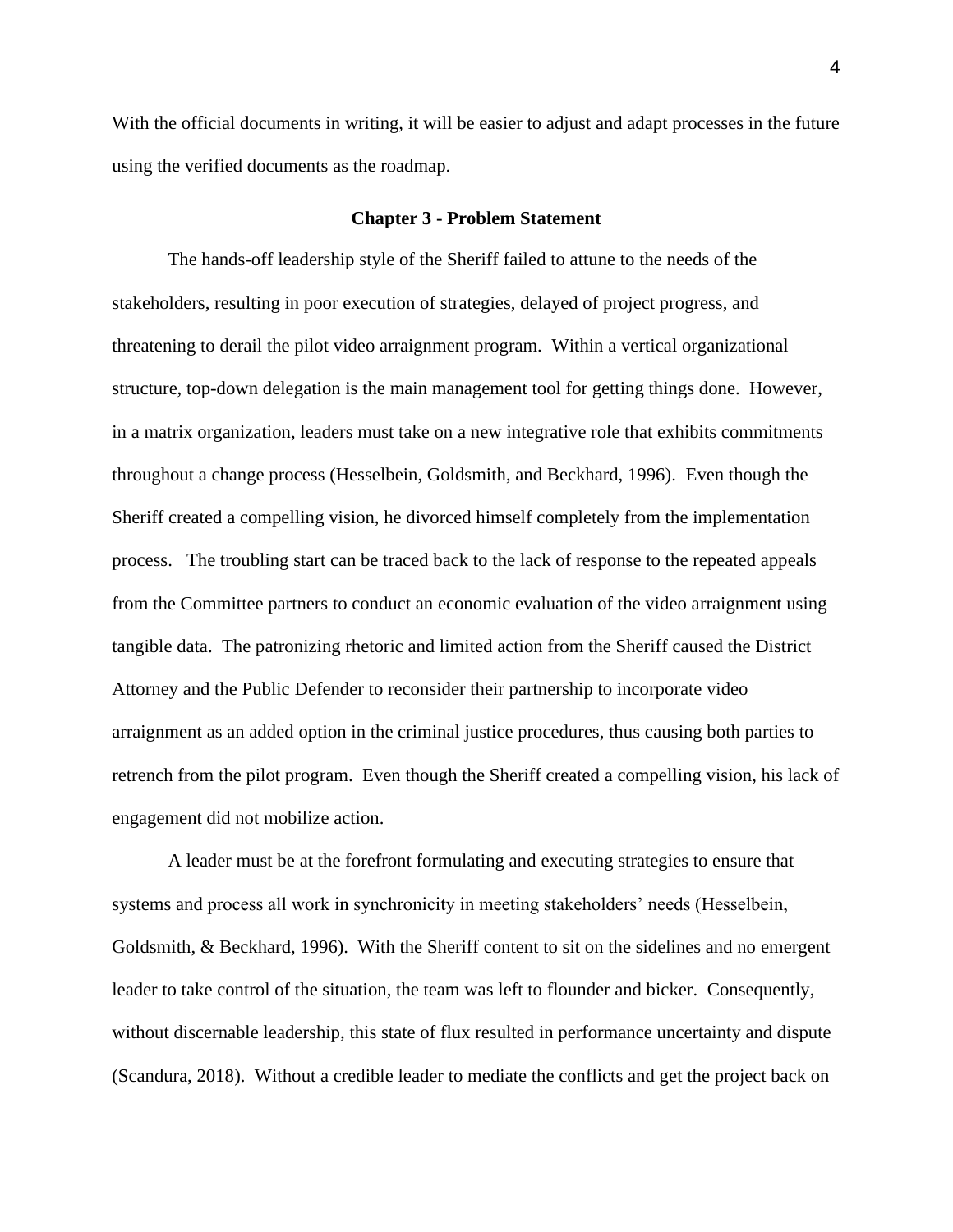track, the Committee began to waver in their support to reassess the merit of their collaborative efforts to move forward in this partnership. Scandura (2018) asserts that in the absence of goal conformity, individuals will begin to wield dominance driven by a need for direction, clarity, and control. The void in leadership, exhibited by the Sherriff's disengagement to provide data for analysis, illustrated the root cause of the discords, and these opposing conflicts further resulted in relational conflicts and disparate performance expectations.

Hoping to salvage the cooperative efforts to forge ahead with the pilot program, a new covenant was signed by Committee members representing each law enforcement agency. In the new contract, the needs and performance expectations of each agency were delineated in the revised interdepartmental agreement. Under this arrangement, the Committee agreed to move forward to test the viability to adopt a video arraignment system for use in the criminal justice procedures as long as there is a breakeven economic scenario for each of the partners and the condition that a defendant's rights will not be compromised in each step of the process. This was an important milestone because, for the first time in the process, a collective common understanding of shared values and the zeal in which the partners championed those values were understood by the Sheriff, thus resulting in a more effective Committee culture needed to address the problems (Scandura, 2018). With the root causes identified, I will be doing a self-appraisal of my strengths and weaknesses to determine my leadership fit for the assignment.

## **Chapter 4 – Self-Appraisal and Organizational Fit**

<span id="page-23-0"></span>Self-awareness has been cited by many researchers (Goleman, 2004; George, Sims, McLean & Mayer, 2007; and Scandura, 2018) as one of the most important skills for leaders to develop. Effective leadership requires a keen understanding of oneself in relation to his or her operational environment (Schmieder-Ramirez & Mallette, 2007). This adeptness to discern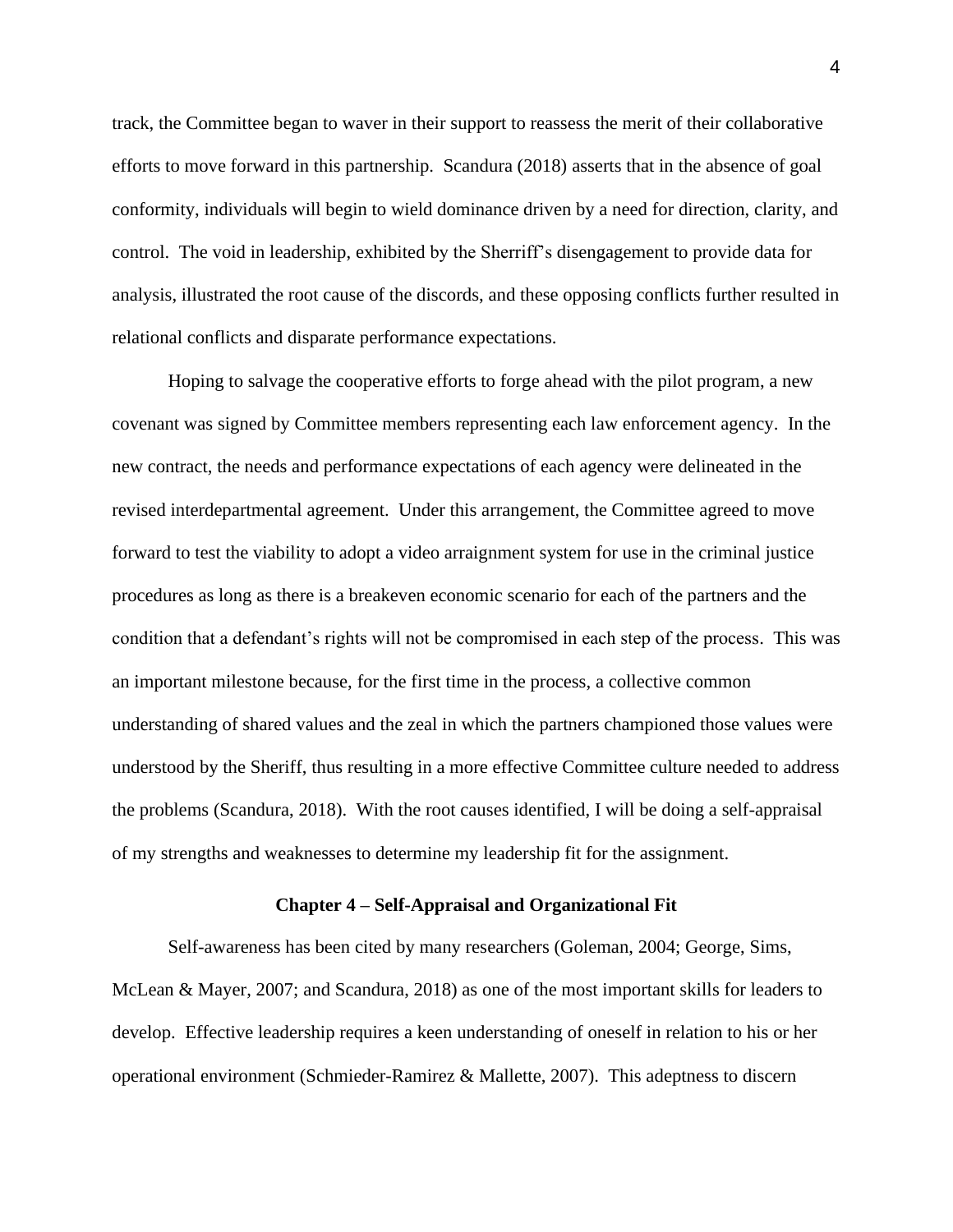one's own moods as well the feelings of others, and the ability to apply this recognition to manage behaviors in relationships, are high predictors for leadership success (Goleman, 2004). Self-awareness, a foundational element of Emotional Intelligence (EI) can be learned and developed (Scandura, 2018). The best outcome of self-awareness is to identify what makes an individual effective, be more of it, and adjust behaviors and tendencies which limit effectiveness (V. Caesar, personal communication, August 11, 2017). Accordingly, to improve upon my selfawareness I will use the Myers Briggs Type Indicator (Hirsh and Kummerow, 1998), and DiSC Behavioral Assessment Profile (TTI Success Insights, 2010) to assess my natural personality type and leadership style, and use the results to help me identify the traits that would be most optimal in the context of the criminal justice environment, and conversely, be cognizant of the blind spots that would diminish my effectiveness.

<span id="page-24-0"></span>**Myers-Briggs Type Indicator (MBTI)**. The MBTI assessment is a useful instrument to help people understanding themselves and make the most of their talents to more effectively interact with others. At the heart of the method is the classification of four preferences of opposite groupings into 16 personality types (Nahavandi, Denhardt, Denhardt, & Aristigueta, 2015). The four contradictory pairs are: Energized by people-Extraversion (E), or information-Introversion (I); Processed information through facts-Sensing (S), or through possibilities-Intuition (I); Deciding on the basis of logic-Thinking (T), or values (F); and Lifestyle that is well-structured-Judgment (J), or flexible-Perception (P) (Hirsh and Kummerow, 1998).

An MBTI assessment that I completed during the orientation of my doctoral program classified me as an ESTJ personality type, suggesting that I derive energy from being around people (E), prefer dealing with facts over unknowns (S), make decisions based on logic as opposed to beliefs (T), and favor a more structured-lifestyle over an unplanned agenda (J) (Hirsh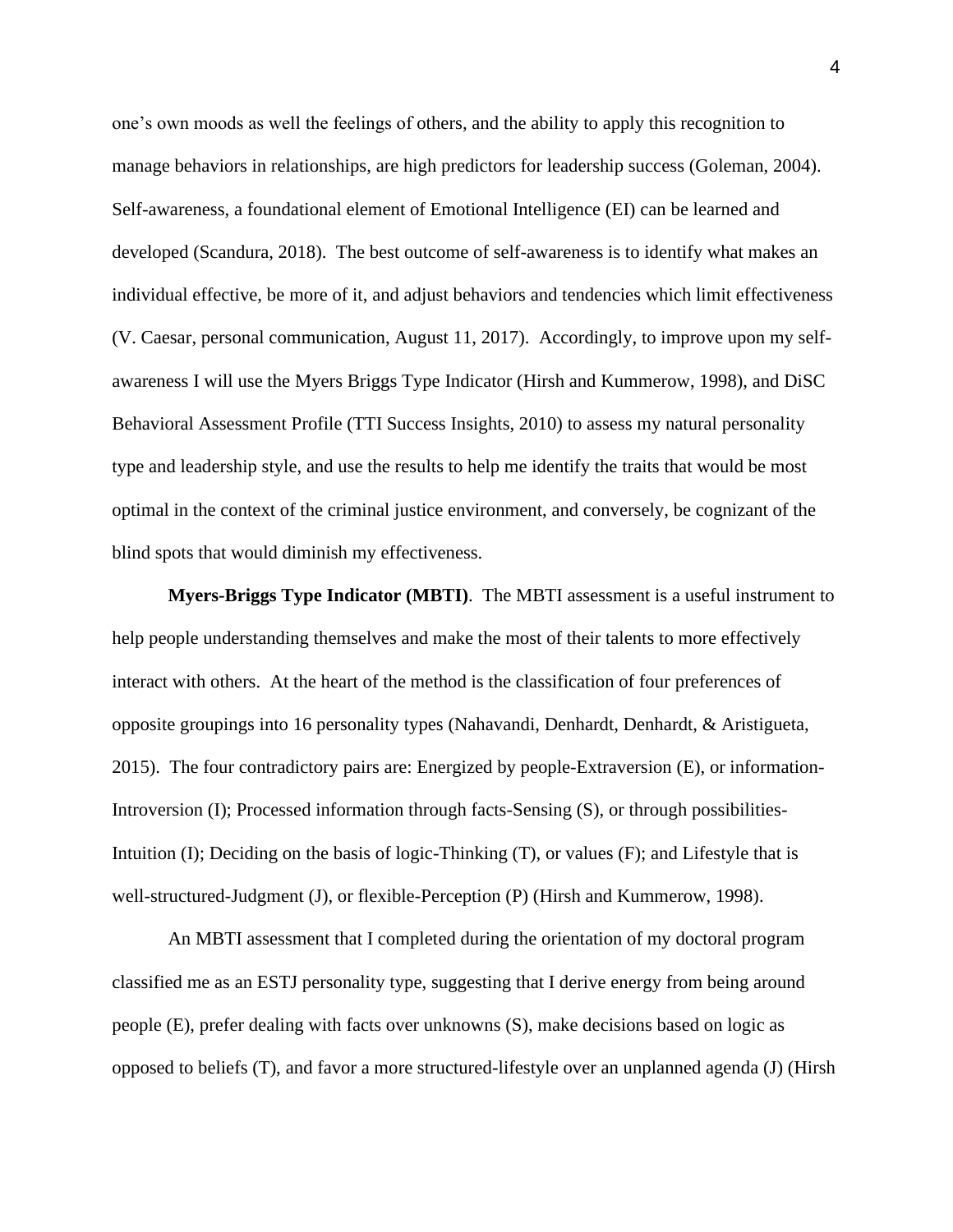and Kummerow, 1998). Furthermore, ESTJ leaders are described as someone who takes charge quickly and gets to the core of the situation directly (Hirsh and Kummerow, 1998). However, considering that law enforcement officers are all assertive individuals, it will be best to consider all sides before deciding to take action. As far as work style preferences, ESTJ leaders are most effective in roles where they are asked to organize work process, mobilizing people to achieve project goals, and monitor results toward set milestones (Hirsh and Kummerow, 1998). Within the criminal justice environment, members work in a highly regulated and compliant environment and seek clarity of roles and procedures over possibilities. This fits in with an ESTJ leader's partiality of using power and position to get things done, and style preference of using facts and logic to make decisions that affect the team.

Success is optimized when a leader can best leverage his or her leadership strengths to fit the context of the operating environment (Northhouse, 2016). With a clear understanding that I will be stepping into a contentious environment with many conflicting points of view and underlying interpersonal conflicts, I will adopt an integrative mindset (Scandura, 2018) to seek diverse viewpoints and pursue compromising solutions that are amicable to all members. An integrative leader with a cross-systems view of an organization will stand a better change of building effective interdepartmental teams (Kouzes and Posner, 2012).

<span id="page-25-0"></span>**DiSC Behavioral Assessment Profile (DiSC)**. The DiSC instrument is a tool that uses two principles of opposing preferences to assess four personality behaviors. The first principle notes that while some people are outgoing, others are more reserved; the second tenet observes that some people are more people-oriented while others are task-oriented (TTI Success Insights, 2010). Using these two opposing pairs, DiSC expresses four major personality traits using Dominant (D), Inspiring (I), Supportive (S), and Cautious (C) to represent behavioral tendencies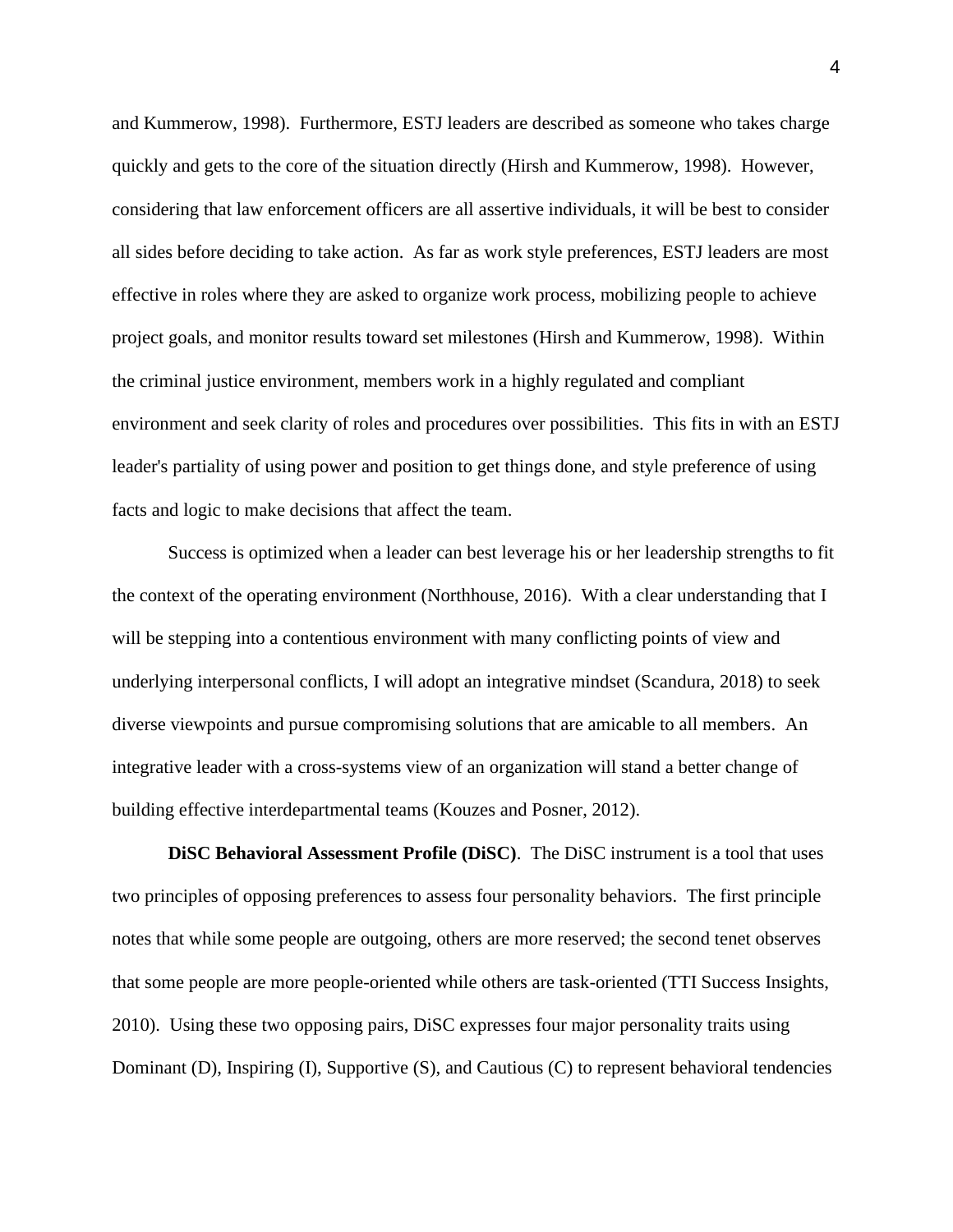(TTI Success Insights, 2010). The Dominant individual is outgoing and focused on getting things done quickly; the Inspiring person is people-oriented and energized by those he or she interacts with; the Supportive one is someone who fosters relationships by supporting others; and the Cautious person is a task-oriented person who emphasizes accuracy and consistent information (TTI Success Insights, 2010).

My DisC profile indicates that I am enthusiastic, persuasive, optimistic and outgoing (TTI Success Insights, 2017). In addition, my results noted that I excel at negotiating conflicts between people and has the ability to solve problems in a complex environment. These skills will serve me well as I begin working with the Committee to develop the protocols of a new arraignment process using the latest advancement in video technology and communication networks. However, similar to the MBTI assessment outcome, my natural problem-solving style is to attack problems immediately without seeking first to understand the various viewpoints of the people involved (TTI Success Insights, 2010). Understanding this weakness will help me develop my EI further, allowing me to adapt myself to work more effectively with others (Goleman, 2004).

The final point I want to make is that while each leadership styles has its own advantages and liabilities, the foundation of any successful working relationships is dependent on the level of trust among team members (Scandura, 2018). I will strive to build relational trust using the characteristics of the authentic leadership framework by being open to diverse viewpoints, and aligning my actions to my words (George, Sims, McLean & Mayer, 2007; Scandura, 2018). Next, I will choose a change implementation model from my doctoral coursework to guide me in meeting this leadership challenge.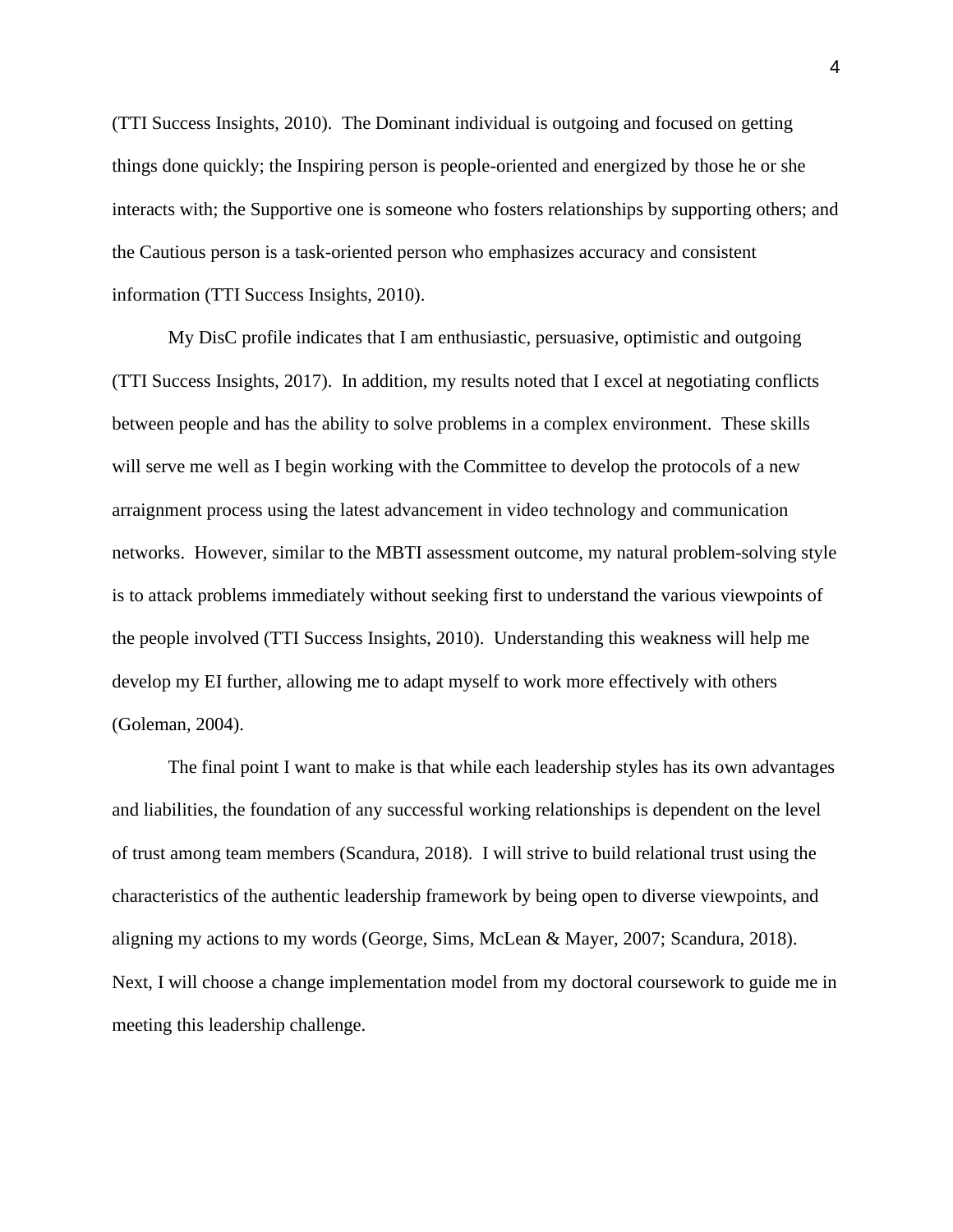## **Chapter 5 – Leading Change: Higgin's 8-S Model**

<span id="page-27-0"></span>The Sheriff's aspiration to move into the twenty-first century using video technology was a worthwhile one, but his inability to lead a cross-functional team to move his aspiration to action revealed a weakness in strategy execution. In the analysis section, it was discovered the change was impeded the three restraining forces. First, the need to build a data-driven culture since one of the expectations of the pilot program involved an economic analysis to justify the new cost structure for resource allocation. Second, while video technology is the impetus for moving toward a more efficient process, the pressure to conform to legal mandates and meet the needs of all stakeholders made the new protocols more intricate. Third, since the Committee operates in a cross-functional environment, the vertical power that resides in traditional hierarchies must be replaced by a shared-power culture that emphasizes integrative solutions. All these challenges are further exacerbated by the inherent frictions that exist in a large and bureaucratic government such as Nirvana County. Considering the leadership challenges ahead, I needed a change model that will help guide me in overcoming the process and cross-functional obstacles described.

I selected Higgins's 8-S Model of Change (Higgins, 2005) for its approach to leading and executing strategy in a complex, cross-departmental environment. While the 8-S Model of Change is perhaps best known for its representation of a modified version of McKinsey 7-S Model (Peters and Waterman, 2012), the differences go beyond just the symbolic replacement of Skills with reSources (Resources), and the addition of the Strategic Performance factor (Higgins, 2005). While both models places high importance on aligning disparate activities with strategy, McKinsey's 7-S Model (Peters and Waterman, 2012) concentrates more on the analytical and soft skills that are required in complex change situations, and the 8-s Model (Higgins, 2005) emphasizes building cross-functional competencies needed to breakdown the silos that impede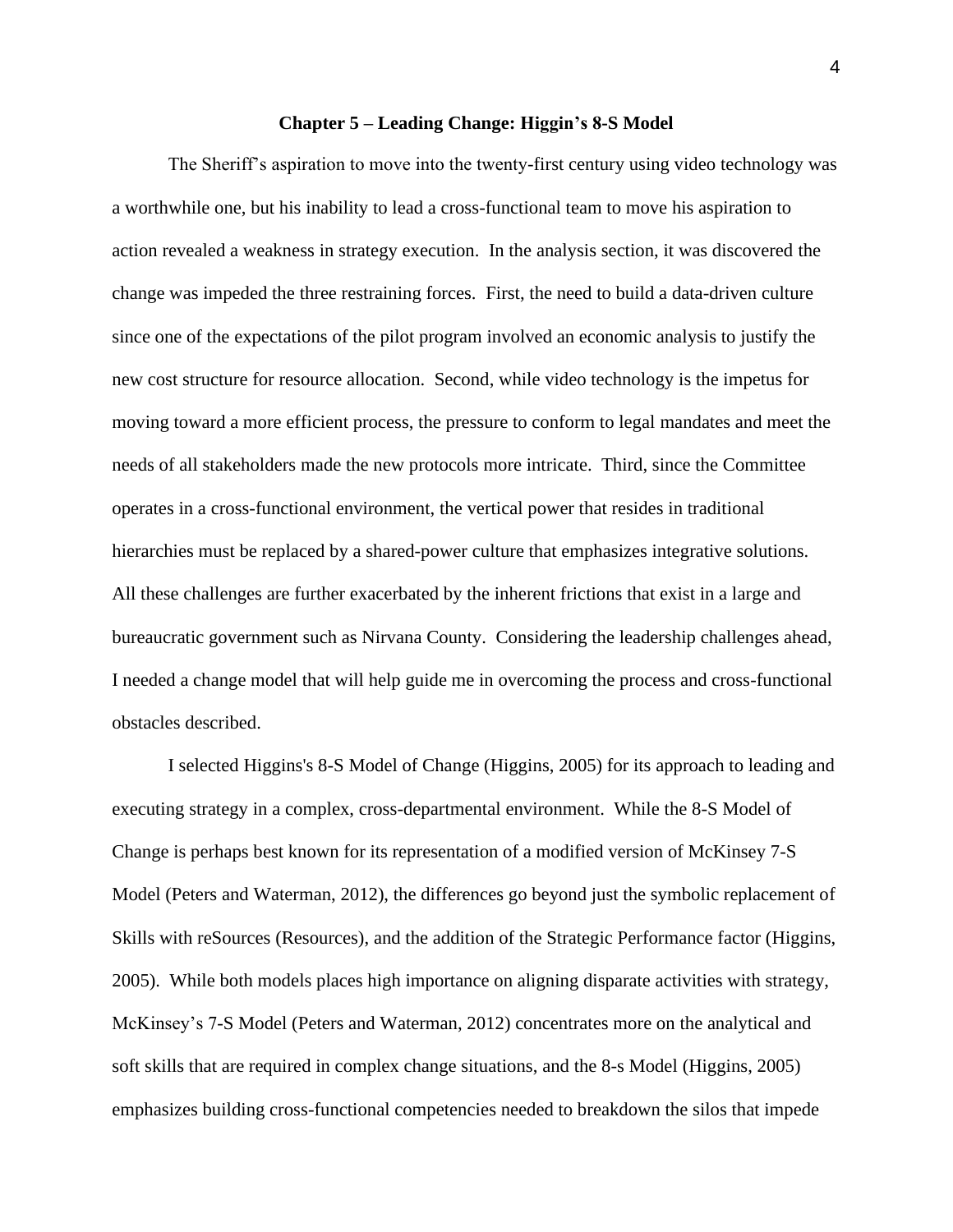progress in organizations. According to Higgins (2005), there are eight factors in the change process that should be considered. They are the Strategy, Structure, Systems, Style, Staff, reSource (Resource), Shared Values, and Strategic Performance elements which I will describe in the following section.

<span id="page-28-0"></span>**Strategy Factor**. According to Higgins (2005), changes in strategy require a realignment of structures, systems, resources, staffing, style of leadership, shared cultural values, and strategic metrics. In examining the strategy of the Committee, it was revealed in the SPELIT analysis that while the District Attorney, Public Defender, and Presiding Judge all shared the Sheriff's vision of reducing transportation expenses with video technology, the lack of strategic execution to produce data for analysis nearly unsettled the entire project. While there is continued cooperation from the Committee, a strategy for executing the vision must be developed to get the pilot project back on track.

I will start by leading the Committee through a team exercise to reaffirm the purpose of the pilot project to test the viability of integrating the option of a new video arraignment program. Since there is already consensus on the vision of the project, the goal in this step is to bring a sense of practicality to the vision, so that the lofty aspiration seems attainable. To create a path for executing the vision, I will form three cross-functional teams to address the gaps in financial analysis, technological system development, and process redesign identified in the Analysis section. I will also enlist the help of an Information Technology (IT) specialist and financial analyst from the Chief Executive Officer (CEO) to assist with systems development and economic analysis. The Committee will convene once every two weeks with the sub-Committee groups reporting back with status updates. The new role of the Committee leadership team will be to ask clarifying questions and support the task forces by helping them remove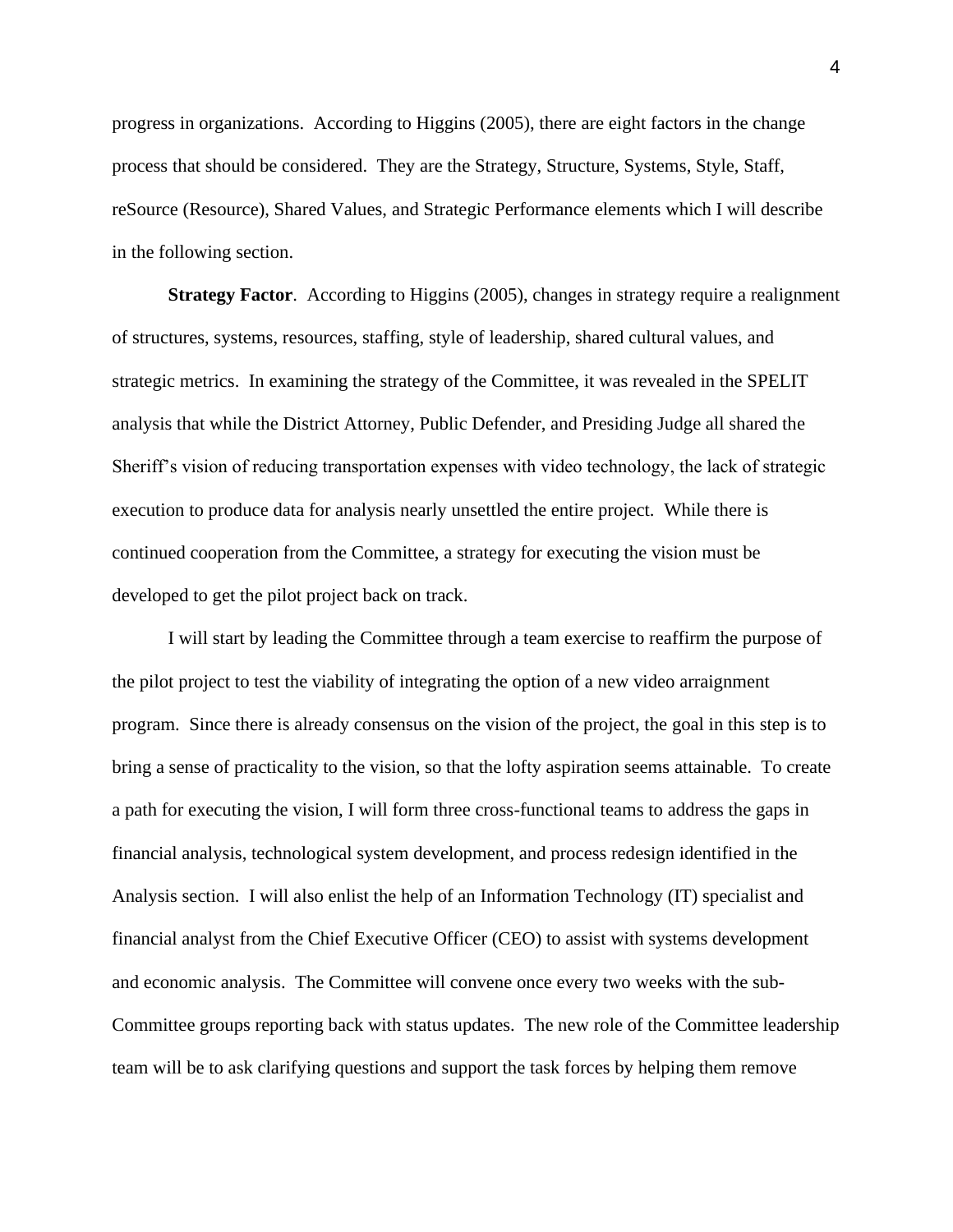barriers through political influences or securing resources. This way of breaking down the large restraining forces into smaller pieces by assigning one large problem to each unit to solve will help to keep the Committee on task and moving forward appropriately.

<span id="page-29-0"></span>**Structural Factor.** Higgins (2005) shares the view that structure reflects the way a group is organized based on authority, coordination, and communication. While all the individual law enforcement agencies are organized in an autocratic, top-down, hierarchical structure, the Committee is made up of senior leaders representing the Sheriff, District Attorney, Public Defender, and Presiding Judge, in a matrix organization with equal authority and decision-making power. Although the Sheriff was anointed project manager of the Committee, his reluctance to get involved deeply in the process left the Committee without a real leader.

To fill the leadership vacuum, I will create an organizational chart based more on a project management model underlined by shared-leadership and power across the agency partners. I will be the leader at the top of the matrix organizational chart, the senior Committee leaders as the executive team in the second layer, and the three cross-functional groups at the supporting level reporting to the leadership team. This framework will help promote structural harmony and build an interdisciplinary approach to sharing ideas.

<span id="page-29-1"></span>**Systems and Process Factor**. Higgins (2005) describes the third factor as the coordination of systems and processes that make it possible for an organization to implement daily activities. As found in the DFSS Analysis section, it was found that the move to add video arraignment is a complex process that requires a great deal of cooperation and interdependency among team members. This emphasis on building a more collaborative approach for interacting among functional teams deviates from the traditional vertically-focused function. Each step in the criminal justice system has to comply with statutory impositions and requires specialized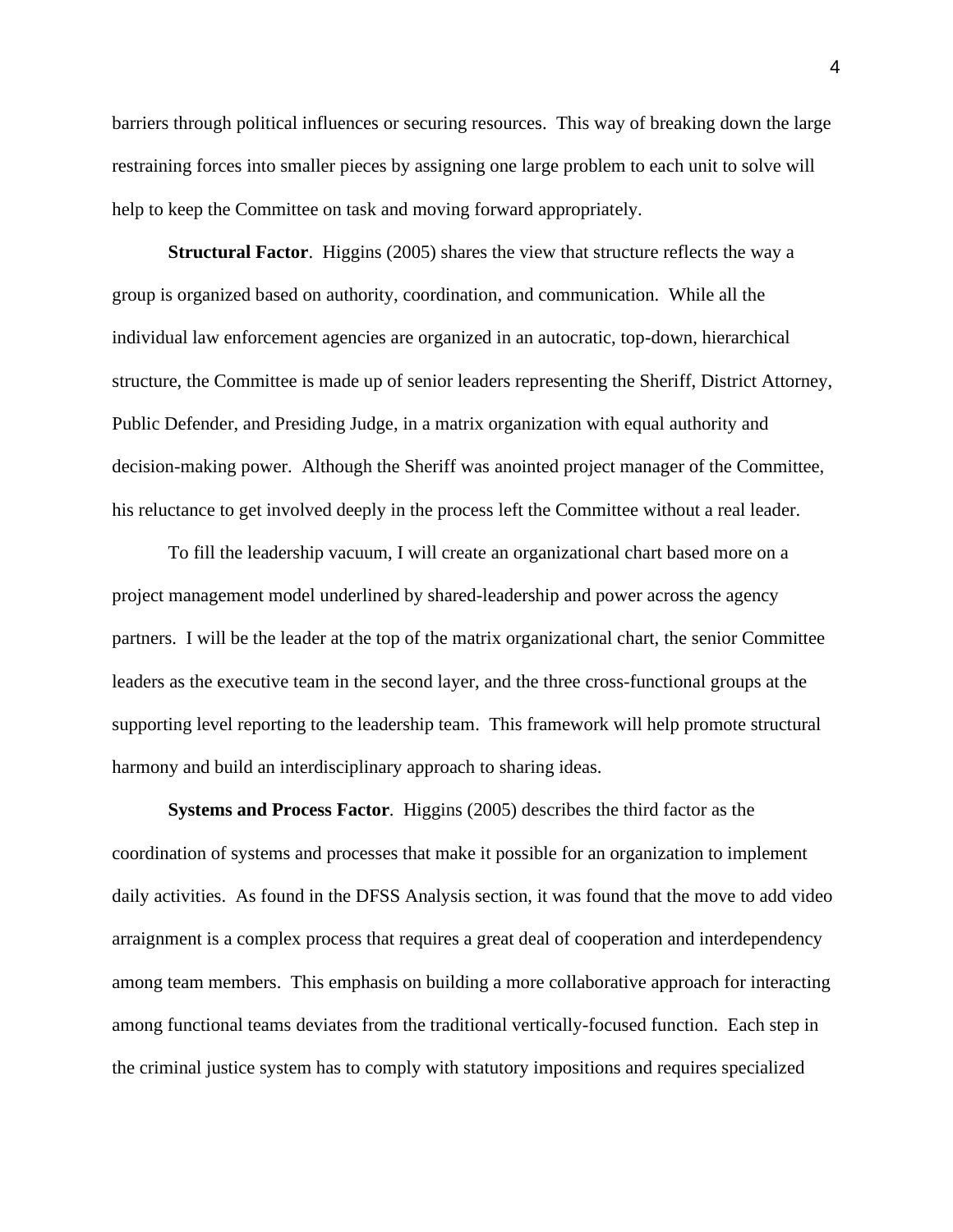expertise to carry out. The philosophy of treating another unit as an internal customer to promote interdepartmental collaboration and relationships is a fundamental principle of DFSS (Chowdhury, 2003).

I will work with the three micro-teams to develop the systems and processes to support the pilot project. The first group will cover two mandates involving data management. The first outcome is to quickly develop a software program to access inmate data from the Sheriff's database for analysis and calculation. The second output is to build the specifications of a new centralized database system so that all the member agencies can access and report data on a realtime basis. This new database system will have all the features of a modern case management system and will reside under the Sheriff's department since the criminal justice protocols begin with an arrest by a deputy Sheriff. The second team will be charged with creating the protocols for facilitating the video arraignment process including the needs of all the stakeholders without violating legal mandates such as filing charges within the 48-hour timeframe after initial arrest of an arrestee. Finally, once the first team can access data from the Sheriff's database, the third team will be responsible for performing the economic analysis of the potential transportation savings by going to a digital process. This team is also accountable for developing the financial requirements for developing a centralized database system that is accessible by all the enforcement agencies.

<span id="page-30-0"></span>**Style**. The Style factor assesses a leader's relationship with subordinates and behaviors exhibited toward them (Higgins, 2005). By the nature of the profession, criminal justice agencies operate in organizations dominated by rank, and authoritarian-type of communications. In this type of organization, relationships between manager and subordinates are purely transactional, employing formal authority to obtain results using a reward-penalty system.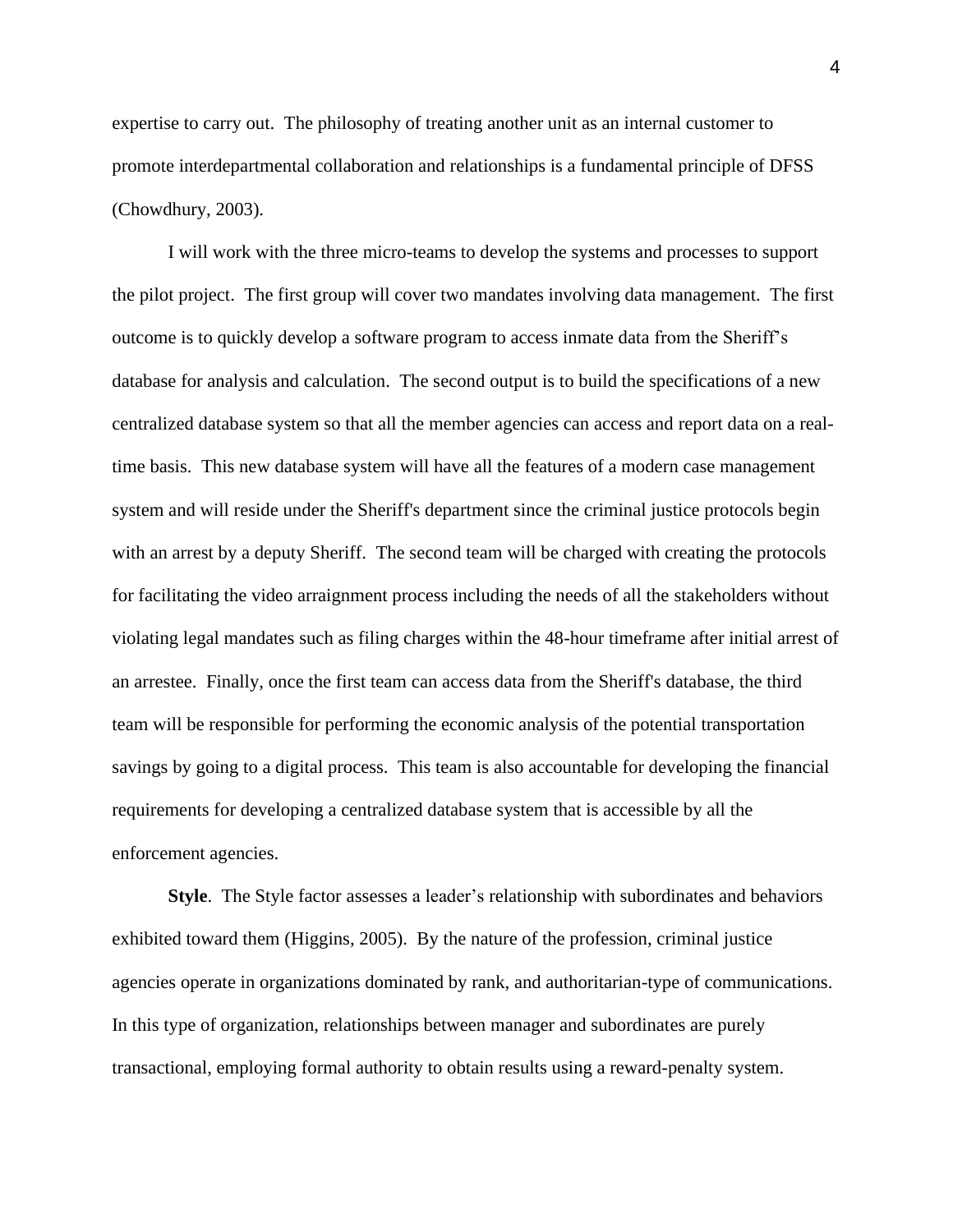(Northhouse, 2015). While the Sheriff created a noteworthy vision of a virtual court system using video technology, his autocratic style of leadership which worked in a vertical hierarchy did not transcend in a horizontal structure where cross-departmental cooperation is required.

To move from a transactional style of leadership to a consensus-oriented style requires a structure that encourages cooperation and systems that promotes collaboration. I have removed in the Structure section the traditional organization that is vertically-focused and replaced it with a matrix organization that emphasizes teamwork and relationships. The new organization also formally placed all the Committee leaders representing each agency as the executive members on the same level under me, therefore alleviating the carry-over tensions and empowering them to work together toward solving the problem.

<span id="page-31-0"></span>**Staff**. This factor describes the human assets in an organization that can support and execute the strategy (Higgins, 2005). The mixture of staff in the criminal process consists of rank and file staff in the Sheriff Department, and lawyers in the offices of the District Attorney, Public Defender, and Presiding Judge. While they are experts in applying legislative knowledge to carry out the steps to enforce, defend, or administer the law to compel justice, they are not deft at designing technology-based systems and conducting business analysis. To overcome this skill gap, I have added in the Strategy section an IT expert and financial specialist to provide the expertise needed to mediate the conflicts that were arising from the pilot project.

<span id="page-31-1"></span>**reSources (Resource)**. This measures the availability of resources an organization has to adequately carry out its strategy (Higgins, 2005). In reviewing the best change model to fit the context of the situation, the inclusion of resources was one of the major reasons why I selected this framework. The other compelling reason was the model's focus on strategy execution in a cross-functional environment. Nirvana County departments have been operating in constraint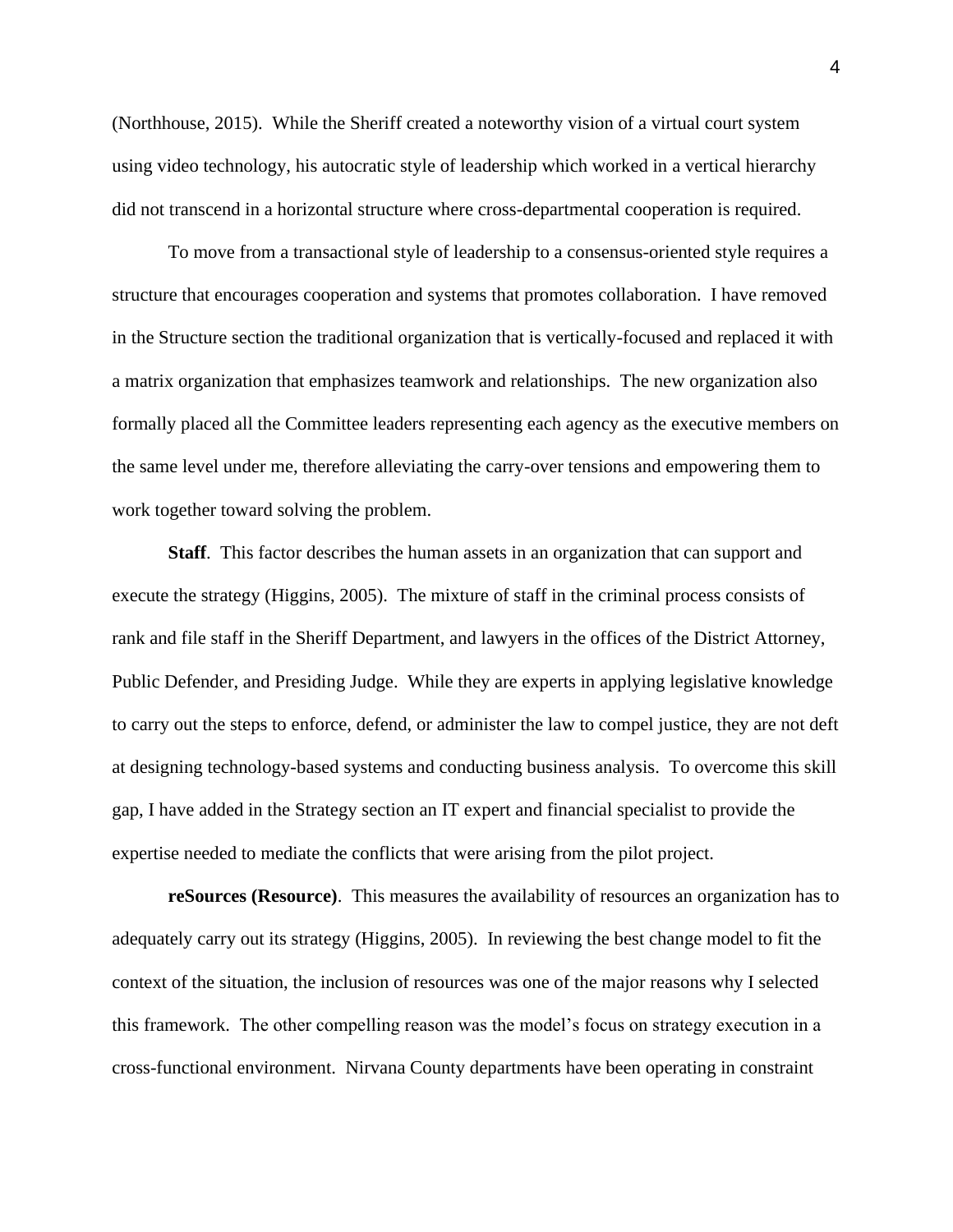budgets in the past five years. The inability of the Sheriff to produce the tangible data needed for financial analysis created mistrust among other agencies since the idea of fewer inmates being transported to courtrooms for arraignment would translate to reduced transportation expenses was a fundamental principle for moving forward with a pilot video arraignment program. To recover from the lack of perceived transparency and bring financial clarity, I have added financial experts to help facilitate a greater understanding of the different economic scenarios.

<span id="page-32-0"></span>**Shared Values**. Similar to corporate culture, this refers to the shared assumptions that influence the behaviors of employees (Higgins, 2005). Leaders exhibit patterns of behaviors that others follow ( Hesselbein, F., Goldsmith, M., & Beckhard, R, 1996). With the Sheriff's handsoff leadership style, his subordinates demonstrated the desire to remain status quo, and soon this behavior was demonstrated by all stakeholders. In strong oppositions to the Sheriff's disengaged approach, the District Attorney remained steadfast that paper systems and processes are more dependable than transmitting digital files through servers, while he Public Defender reacted by stating that a virtual court would compromise the right of the defendants to legal representation.

To change the culture of the Committee, an integrative and action-oriented leadership style is necessary to break up the stalemate. I have formed a team to map out the process simulating the paper process in a virtual world. The result of this new process will show that all the steps can be accomplished electronically while complying with legal mandates. However, I will need to secure the endorsement of the new process from the Presiding Judge to legitimize the digital protocols. From previous discussions with the Presiding Judge, he is very much in favor of incorporating video arraignment in his courts as long as there are no investment outlays and ongoing expenses from his budget. This is the reason why the outcome of the financial analysis is paramount to the success of moving this project forward.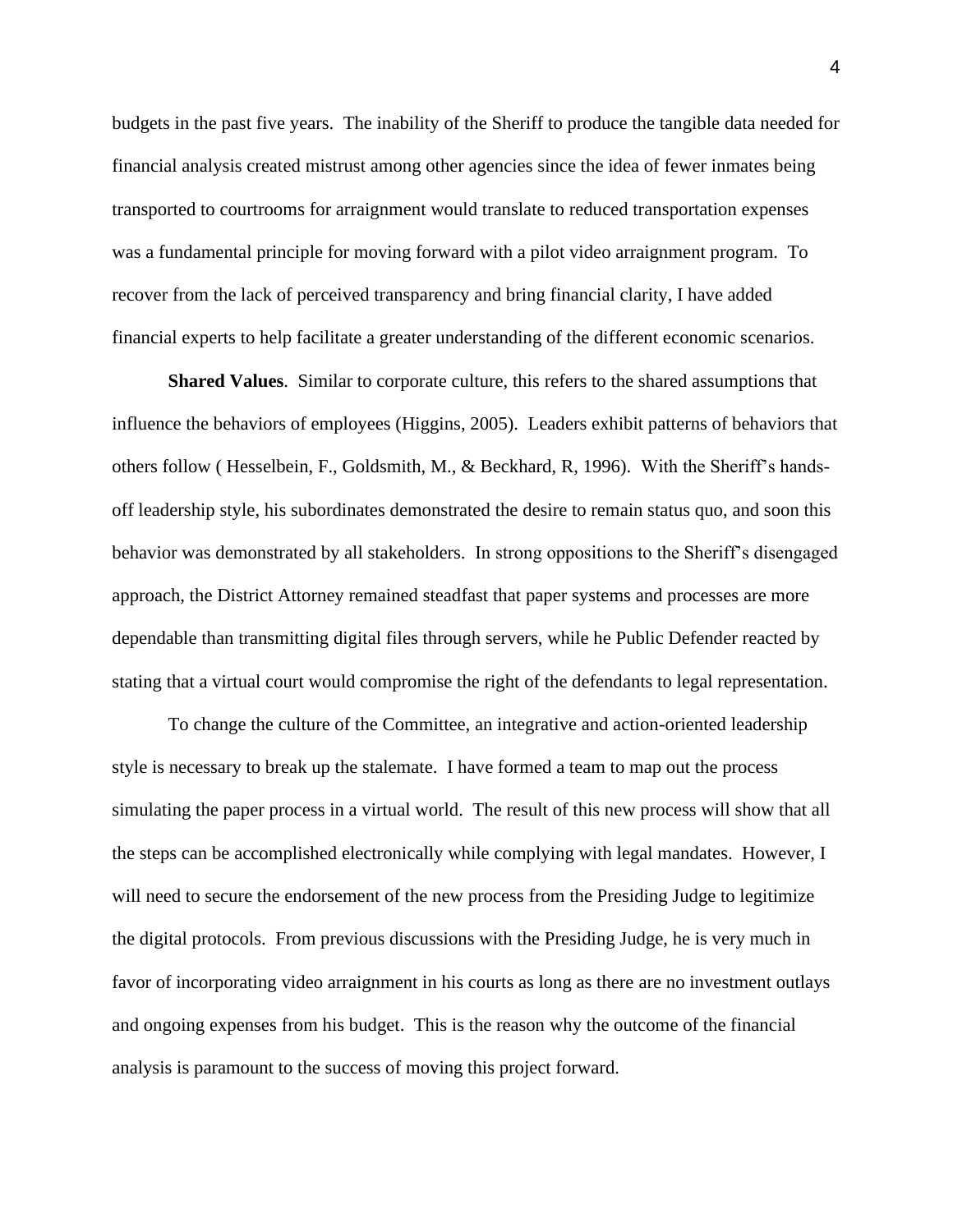<span id="page-33-0"></span>**Strategic Performance**. This factor was added by Higgins (2005) to bring cohesive direction to the 8-S model and to emphasize the criticality of performance measurements in a change process. Appendix A shows a graphical diagram of the seven factors working in alignment to achieve Strategic Performance.

To establish the Strategic Performance factors, the need to integrate the financial measures, new process metrics, customer satisfaction indicators, and sustainable learning outcomes, are essential for this pilot project to be successful. To accomplish this challenge, I will follow the Balance Scorecard framework (Kaplan, 2002) in the next section to assist with developing key strategic goals and measure progress towards performance targets.

### **Chapter 6 – Development of Project Goals: Balanced Scorecard**

<span id="page-33-1"></span>After analyzing the organizational environment using the SPELIT elements, examining the new arraignment process using the SFSS model, appraising my leadership strengths and weaknesses through both the MBTI and DisC assessment instruments for environmental fit, and implementing the 8-S Change Model, the next logical step would be to develop goals to augment the Strategic Performance factor from the 8-S Model. I have selected the Balanced Scorecard (BSC) framework for guidance with the development of project goals. Once the strategic goals are developed, it will be used to focus the team on project direction and allocation of resources.

The BSC framework takes into account internal metrics combined with the short-term, monetary measures to provide a more holistic view of a company (Kaplan & Norton, 2003). The four interdependent measures of a business include: (1) financial perspective, which reflects bottom-line results, (2) customer perspective, which values how satisfied customers are with a product or service, (3) internal process perspective, which involves identifying the key processes a firm must do well to add value to their customers, (4) and learning and growth perspective,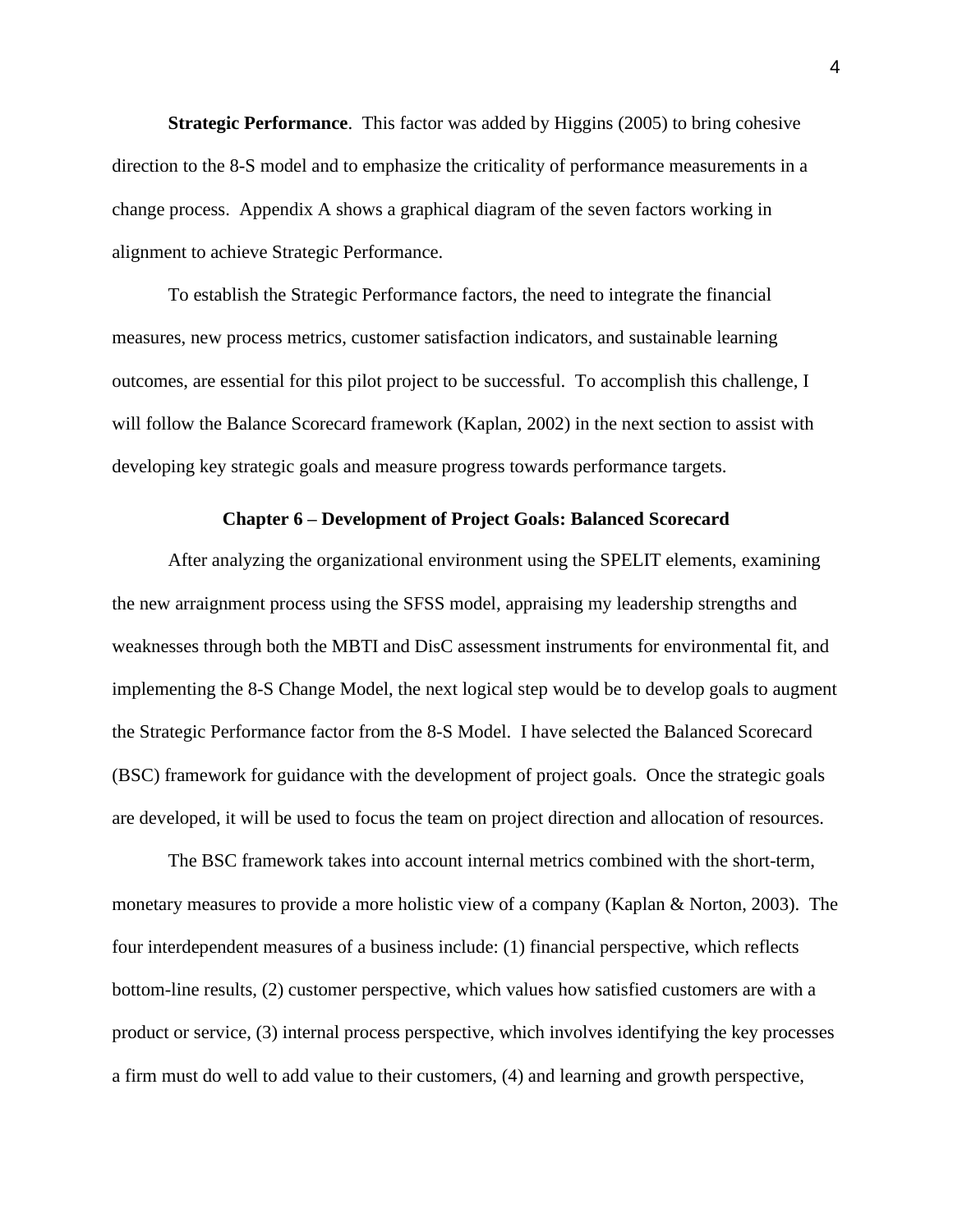which strives to improve performance by developing employees and process efficiencies (Kaplan, 2002). For this process, I will coordinate with Committee leaders to develop agreements on performance targets in the four areas under this framework, which will then become the basis for marshaling activities in the pilot program.

<span id="page-34-0"></span>**Financial Goal**. By June 30, 2022, reduce transportation expenses in the Sheriff Department by 10% over the prior year. To meet this goal, I will mobilize one of the teams to gather and analyze all the expenses that contribute to transporting inmates to the courts including labor, fuel, and other related capital expenses. A cost-benefit analysis will then be used to weigh projected annual savings against the initial investment and ongoing maintenance expenses. Because it is not possible to forecast the number of inmates who would voluntarily use video arraignment, I will use a three-year average to establish a baseline for future analysis. For example, the budget for transporting inmates is approximately \$200 million a year. Using a fleet of 200 buses in the current system, the costs worked out to be roughly \$1 million per bus. A 10 percent savings would equate to nearly \$20 million a year, or 20 fewer buses, enough to pay for all the infrastructure investments and ongoing operating expenses.

<span id="page-34-1"></span>**Customer Goal**. By June 30, 2021, reduce the number of use-of-force incidents in which officers have to restraint inmate outbursts in the court by 25%. One of the main goals for video arraignment is to reduce the risk to safety officers and civilians in court when prisoners act out in violence. Reducing the number of inmates having to be transported to the courts will directly impact this risk measure.

<span id="page-34-2"></span>**Internal Process Goal**. By December 30, 2019, identify all the system requirements and establish a pilot program to test the new protocols and systems to ensure it is operating with 100 percent reliability before going live on March 30, 2020. It was demonstrated in the Analysis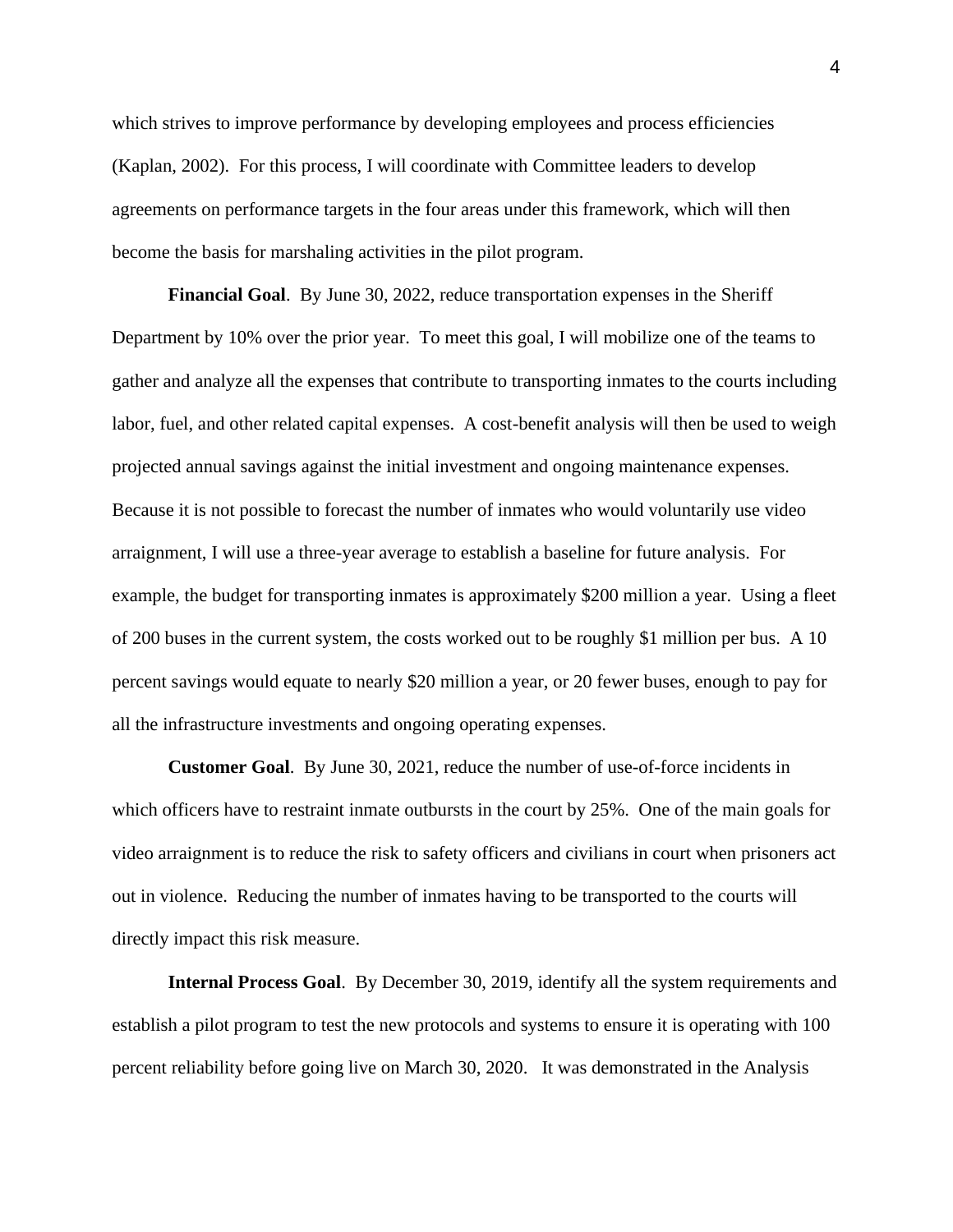section that the process of video arraignment requires new systems and protocols. I will work with the Committee to develop criteria for a new database system for collecting, storing, transmitting, and reporting data, thus giving members the capability to access and transfer information in a digital platform. A pilot program will be established to test run the digital process to identify gaps in the new protocols and develop solutions in time to institutionalize the process for a formal launch by the first quarter of the year 2020.

<span id="page-35-0"></span>**Learning and Growth Goal**. Finally, the goal in this step is to build a culture of learning grounded in a shared commitment to help each other grow in knowledge, competence, and performance (Schwartz, 2018). It is imperative that Committee leaders hold periodic management meetings to develop cross-functional capabilities. I will set up monthly meetings involving all Committee members to review performance against forecasts, share lessons learned, and encourage new ideas. When Committee members engage in meaningful discussions, work through conflicts, and employ systems-thinking to look beyond just their own fiefdoms, they are becoming a growing organization (Senge, 2006).

## **Chapter 7 – Evaluation of Effectiveness: Kirkpatrick's Model for Evaluation**

<span id="page-35-1"></span>In a behemoth like Los Angeles County, organizational culture inhibits innovation and agility (Scandura, 2018). To develop and implement a new program in a large organization require a new mindset and acquisition of skills. According to Kirkpatrick (1994), there are four main steps in the evaluation process that should be considered. They are the Reaction, Learning, Behavior, and Results phases as presented below. I will enlist the help of a Human Resource expert in Nirvana County to assist with deploying this model to evaluate the strategic goals set in the Balance Scorecard section. It is worth noting that Steps 1-3 contributes to the Customer,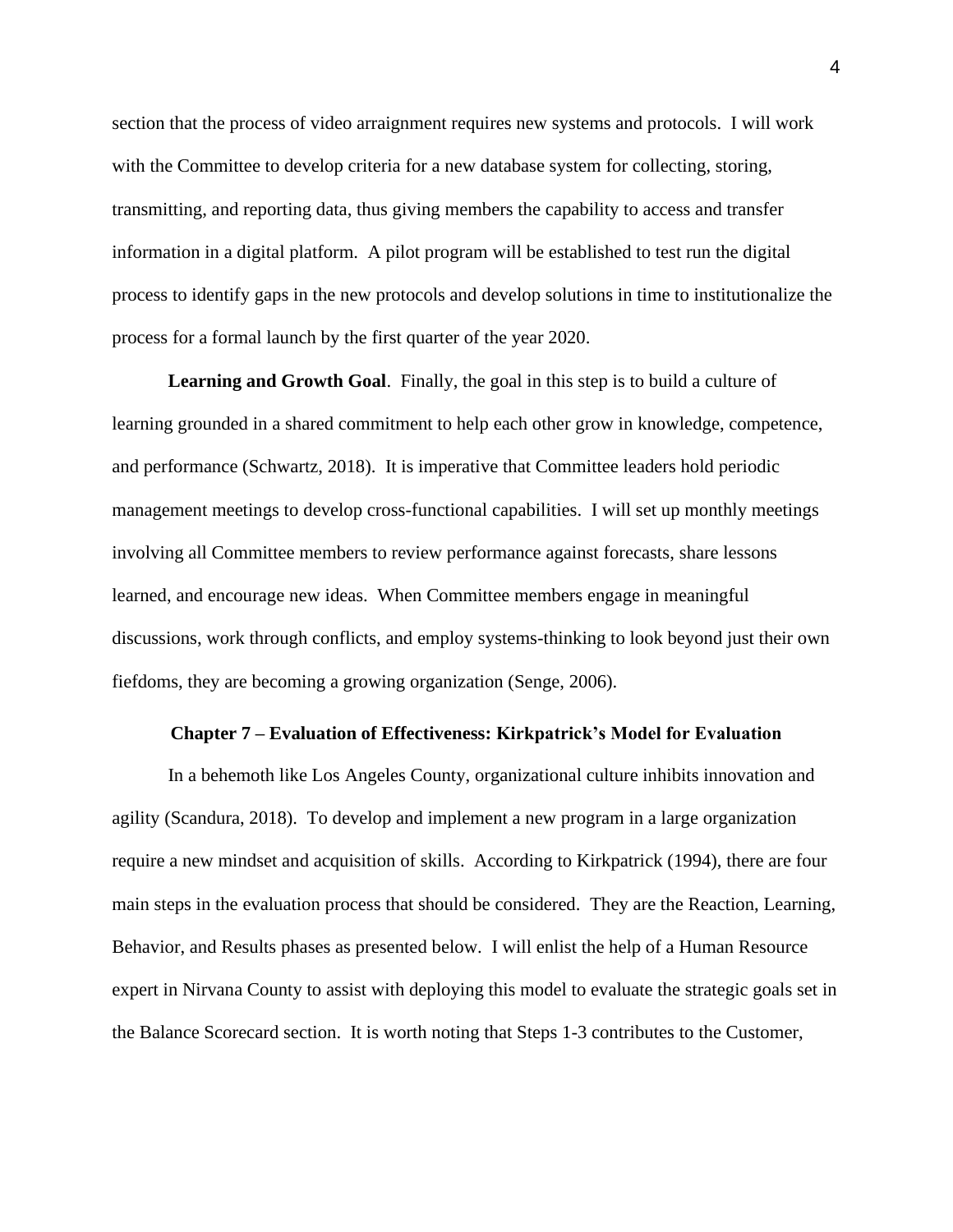Internal Process, and Growth goals of the Balanced Scorecard, while Step 4 directly correlates directly with the financial measure.

<span id="page-36-0"></span>**Reaction.** This is an important step given that the pilot program is a new process that required cross-functional collaboration and efforts. Rather than doing surveys, confidential interviews will be conducted to assess the stakeholders' level of satisfaction with the experience.

<span id="page-36-1"></span>Learning. According to Kirkpatrick (1994), the learning phase focuses on improvements between the before and after the result. I do not advocate using a test to validate the learning outcomes of the participants. Similar to step one above, I believe it is more important to meet with the stakeholders to validate whether the process work and brainstorm on how the process can be improved. As indicated in the Balance Scorecard section, I will be conducting ongoing meetings to develop a learning culture and sustain changes made.

<span id="page-36-2"></span>**Behavior.** Whereas in step 2, the measurement is on the degree of acquisition of knowledge, this step focuses on the application of learned knowledge on the job (Kirkpatrick, 1994). There will be rigorous testing before the video arraignment system goes live. It is important that all the deficiencies in the system are corrected during the testing process. I will secure commitments from all the stakeholders before the system goes into full effect.

<span id="page-36-3"></span>**Results**. Irrespective of the changes in reaction, learning, and behavior, in the eyes of the stakeholders, none are more important than meeting the financial goals developed in the Balanced Scorecard section, specifically, the objective of using projected transportation savings to offset the investment and ongoing expenses used to adopt the video arraignment program.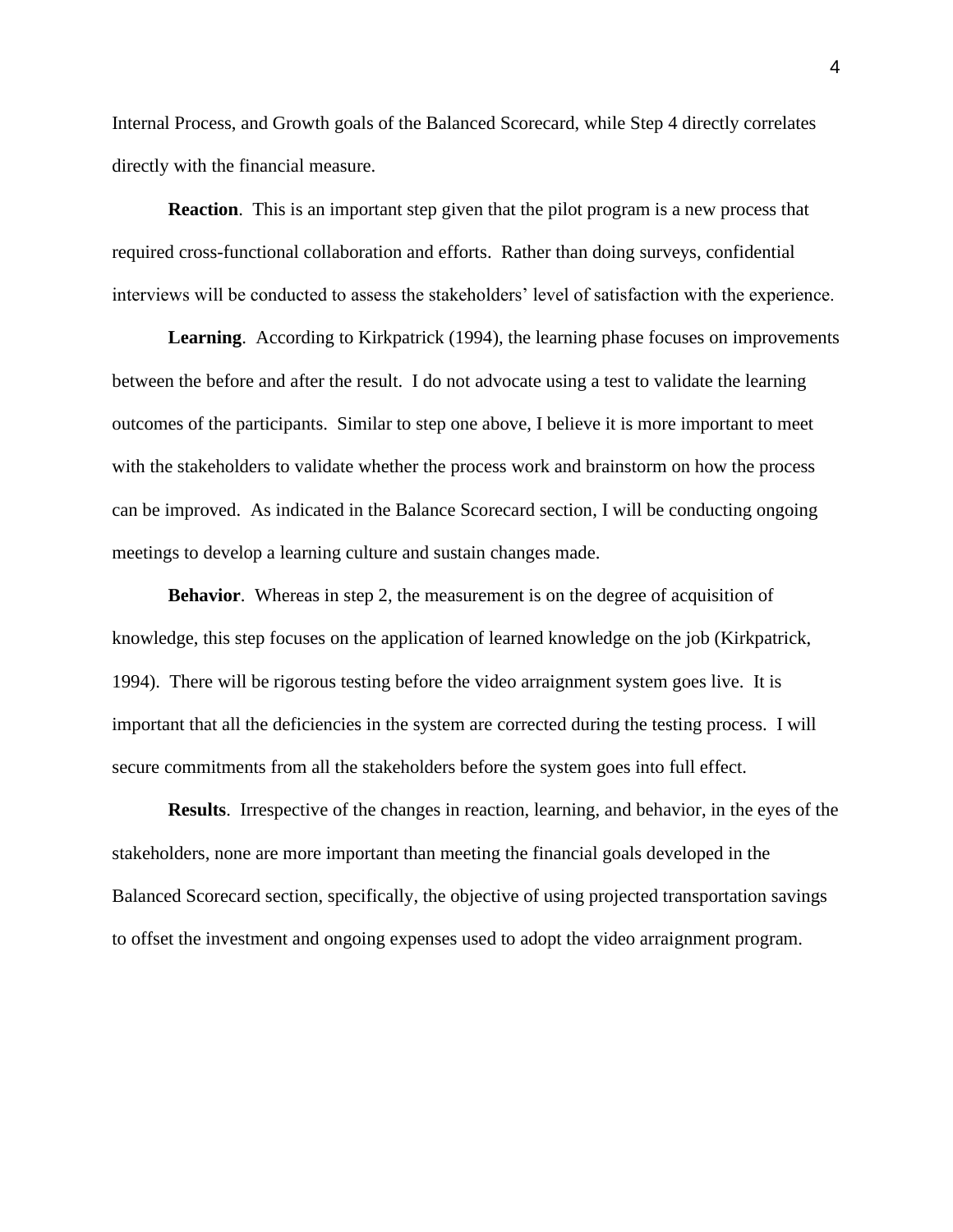## **Chapter 8 – Conclusion**

<span id="page-37-0"></span>Driven by the advancements in video technology, courtrooms around the country have integrated video arraignment as an option in the criminal justice system with the expectation of reaping huge savings from not having to transport inmates to courts under the traditional process. Confronted with a legal mandate to relief overcrowded holding cells in court facilities and the pressure to reduce expenses in his billion-dollar budget, the Sheriff of Nirvana County spearheaded a pilot program to adopt videoconferencing as an option in lieu of transporting prisoners to the court for arraignments. Although other justice partners initially supported his aspiration, the Sheriff's hands-off, disengaged style did not transcend into inspired action. The situation was made even more difficult in an environment of strong-will individuals where crossfunctional teamwork is necessary for successful execution. After a tumultuous start, tensions among team members were at an all-time high, and the group was considering abandoning the pilot program. As a last-ditch effort to salvage the project, the team has agreed to hire me as a consultant to identify the barriers and create a plan to get the pilot program back on track.

I turned to the theories and frameworks from my doctoral program to guide me through the change process. I started with a situational analysis focused first on the organizational level using the SPELIT matrix and then evaluated the arraignment process with the DFSS framework. The analysis revealed that the forces resisting the change initiative were in the areas of technology development, economic analysis, and cross-functional processes. I got to the root cause of the problem by examining in depth the forces impeding the change. Utilizing Higgins' 8-S Model as the foundation for change, I developed a plan to overcome the restraining forces and implemented the steps necessary to get the pilot program back on track . In the next step, project goals were developed using the Balanced Scorecard approach of linking both financial goals with other internal measures to provide direction and mobilize actions toward meeting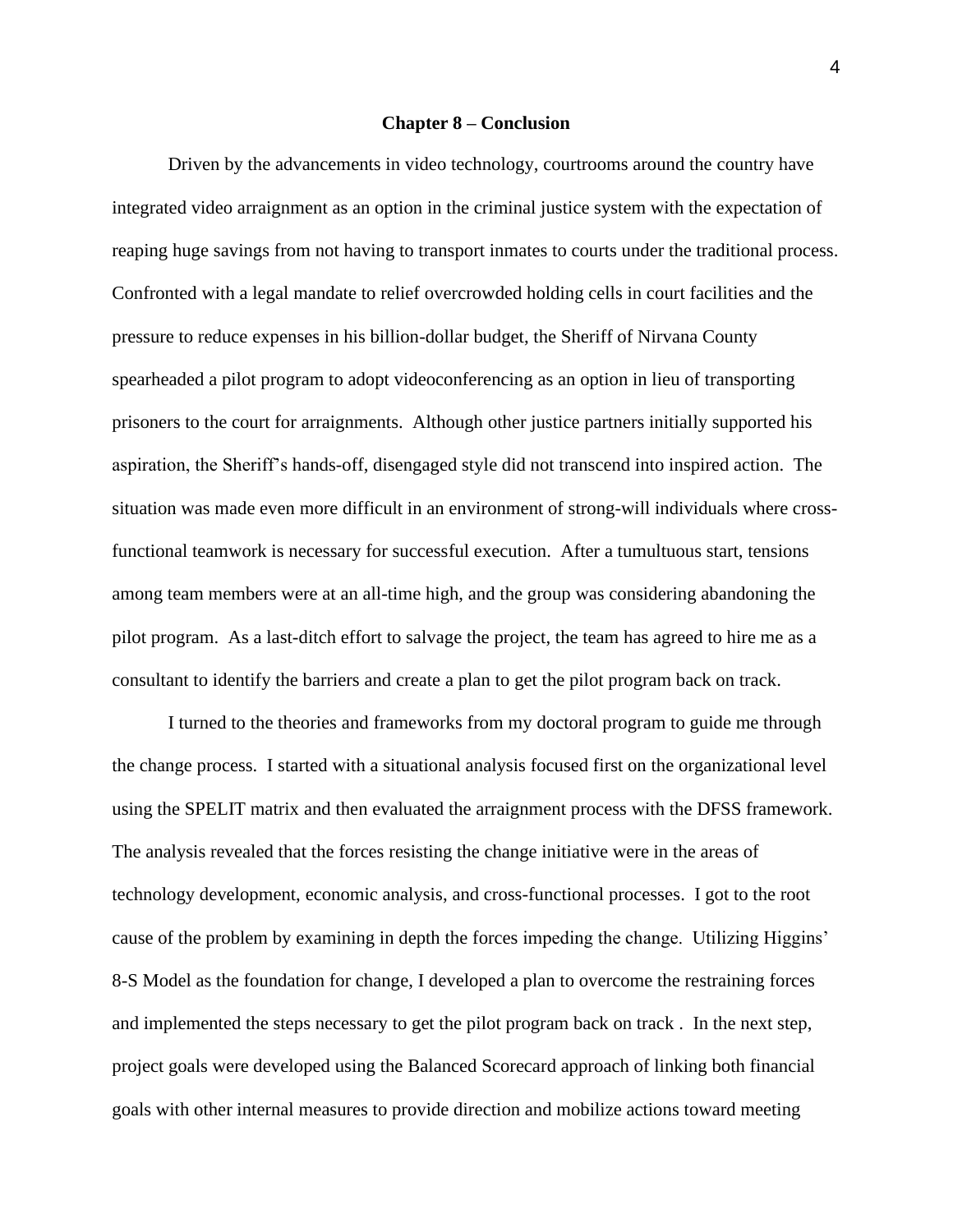those objectives. Lastly, Kirkpatrick's (1994) Four-Level Model was used to evaluate the effectiveness of meeting the project goals.

The change implementation plan is working, and the Committee is embracing the changes. The video arraignment process is in the testing phase, the design for a new centralized database is nearly complete, and a software program designed by the IT staff is able to extract data from the Sheriff's antiquated system for financial analysis. My consultant contract was extended for another year to assist with the implementation of the pilot program. In reflection, the experience of selecting and applying academic theories and models was extremely helpful in developing a roadmap for thinking through the steps required to solve a complex problem. However, it is important to note that while academic frameworks are a useful approach to solving problems, leaders need to understand the limitation of each model and be flexible enough to adapt strategies to changing environmental conditions.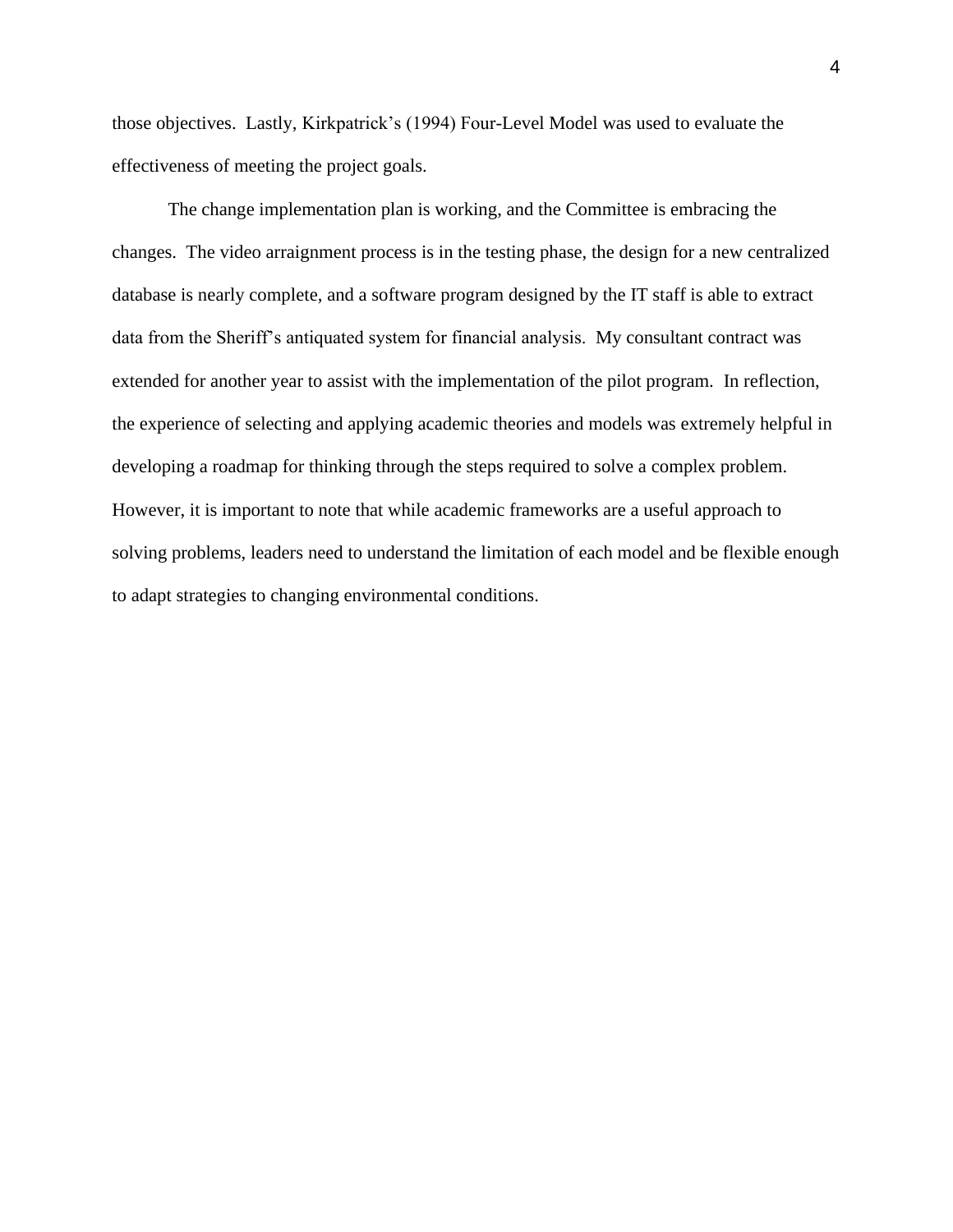## **References**

- <span id="page-39-0"></span>Bridenback, M. (2016). Study of State trial courts use of remote technology. Retrieved from [http://napco4courtleaders.org/wp-content/uploads/2016/08/Remote-Technology-Report-](about:blank)[April-2016.pdf](about:blank)
- Carucci, R. (2018). How to build trust when working across borders. *Harvard Business Review*. Retrieved from https://hbr.org/2018/07/how-to-build-trust-when-working-across-borders
- Chowdhury, S. (2003). *The power of design for six sigma*. Chicago, IL: Dearborn Trade Publishing.
- Cotter, M. (1995). *Overcrowded jails and clogged court systems*. Retrieved from Government Technology website: http://www.govtech.com/magazines/gt/Video-Justice.html
- Davis, T., & Higgins, J. (2013). A Blockbuster failure: How an outdated business model destroyed a giant. *Chapter 11 Bankruptcy Case Studies*. Retrieved from [https://trace.tennessee.edu/utk\\_studlawbankruptcy/11](about:blank)
- Eckes, G. (2005). *Six Sigma Execution: How the World's Greatest Companies Live and Breathe Six Sigma*. New York, NY: McGraw Hill Professional.
- George, B., Sims, P., McLean, A. N., & Mayer, D. (2007). Discovering your authentic leadership. *Harvard Business Review*. Retrieved from https://hbr.org/2007/02/discovering-your-authentic-leadership?autocomplete=true
- Goleman, D. (2004). What makes a leader? *Harvard Business Review*. Retrieved from [https://hbr.org/2004/01/what-makes-a-leader?autocomplete=true](about:blank)
- Hesselbein, F., Goldsmith, M., & Beckhard, R. (1996). *The leader of the future, (Drucker Foundation Future Series): New visions, strategies and practices for the next era*
- Higgins, J. M. (2005) The Eight 'S's of successful strategy execution, Journal of Change Management, 5 (1), 3-13. DOI: [10.1080/14697010500036064](about:blank)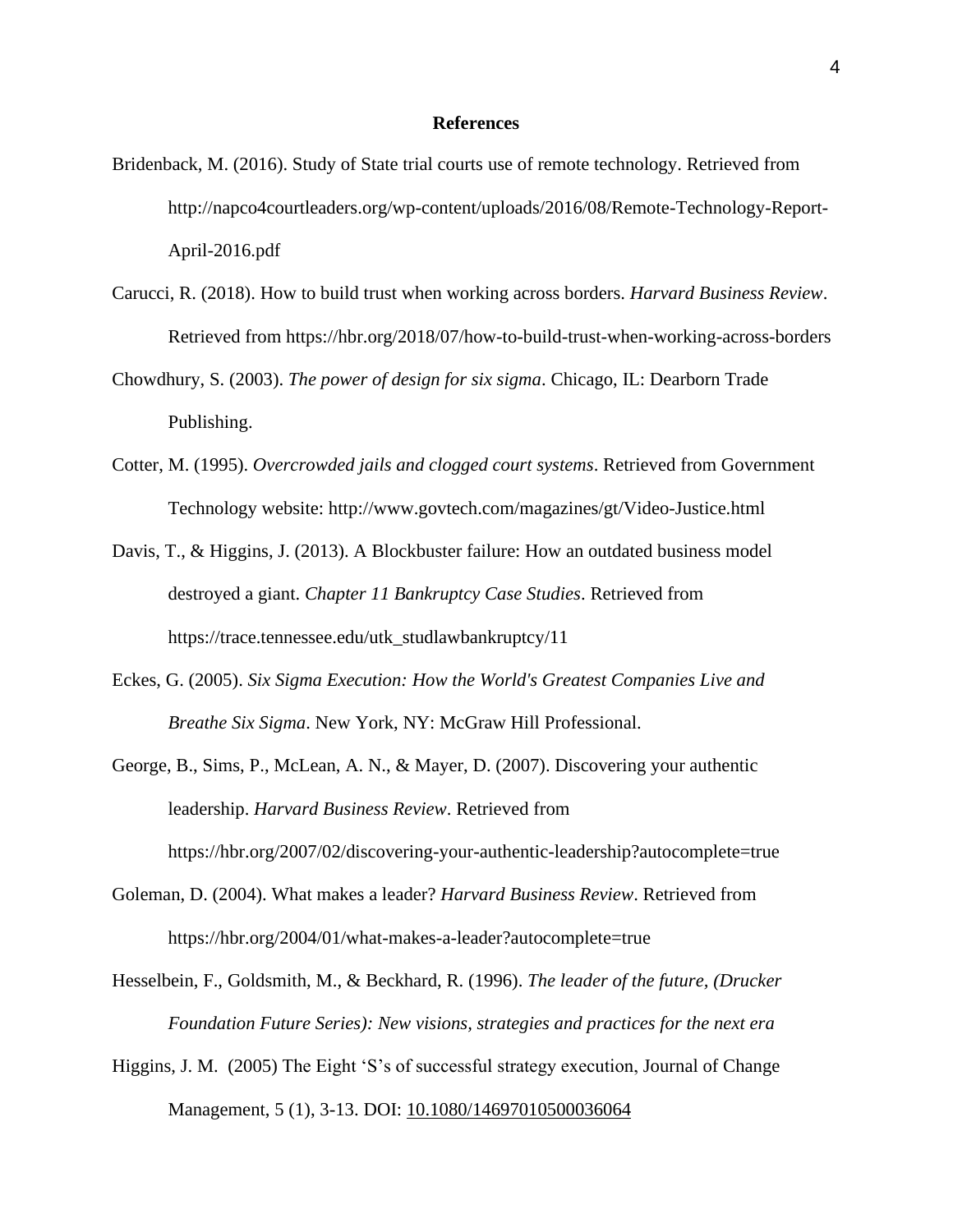- Hirsh, S. K., and Kummerow, J. M. (1998). *Introduction to type organization: Individual interpretive guide (3rd ed.).* Mountain View, CA: CPP, Inc.
- Kaplan, R. S. (2002). Lead and Manage Your Organization with the Balanced Scorecard. *Harvard Business Review, 4* (7), 189-192.
- Kaplan, R. S. and Norton, D. P. (2003). Balanced Scorecard: Insight, Experience, and Ideas for Strategy-Focused Organizations. *Harvard Business Review, 5* (6), 1-16.
- Kirkpatrick, D. (1994). *Evaluating training program: The Four Levels*. San Francisco, CA: Berrett-Koehler.
- Kouzes, J. M., & Posner, B. Z. (2012). *The leadership challenge: How to make extraordinary things happen in organizations*. Hoboken, NJ: John Wiley & Sons.
- Lewin, G. W. (1939). Field theory and experiment in social psychology: Concepts and methods. *American Journal of Sociology*, *44*(6). doi:10.1037/10269-020
- McMillan, J. (2010). *Videoconferencing survey 2010 results*. Retrieved from National Center for State Courts website: [http://www.ncsc.org/](about:blank)
- Mell, A., & Walker, O. (2014). *The rough guide to economics.* Rough Guides Ltd: London.
- Nahavandi, A., Denhardt, R. B., Denhardt, J. V., & Aristigueta, M. P. (2015). *Organizational behavior*. Thousand Oaks, CA: SAGE.
- Northhouse, P. G. (2016). *Leadership theory and practice* (7th ed.). Thousand Oaks, CA: SAGE Publishing, Inc.
- Peters, T. J., & Robert H. Waterman, J. (2012). *In Search of Excellence: Lessons from America's Best-Run Companies*. New York, NY: HarperCollins.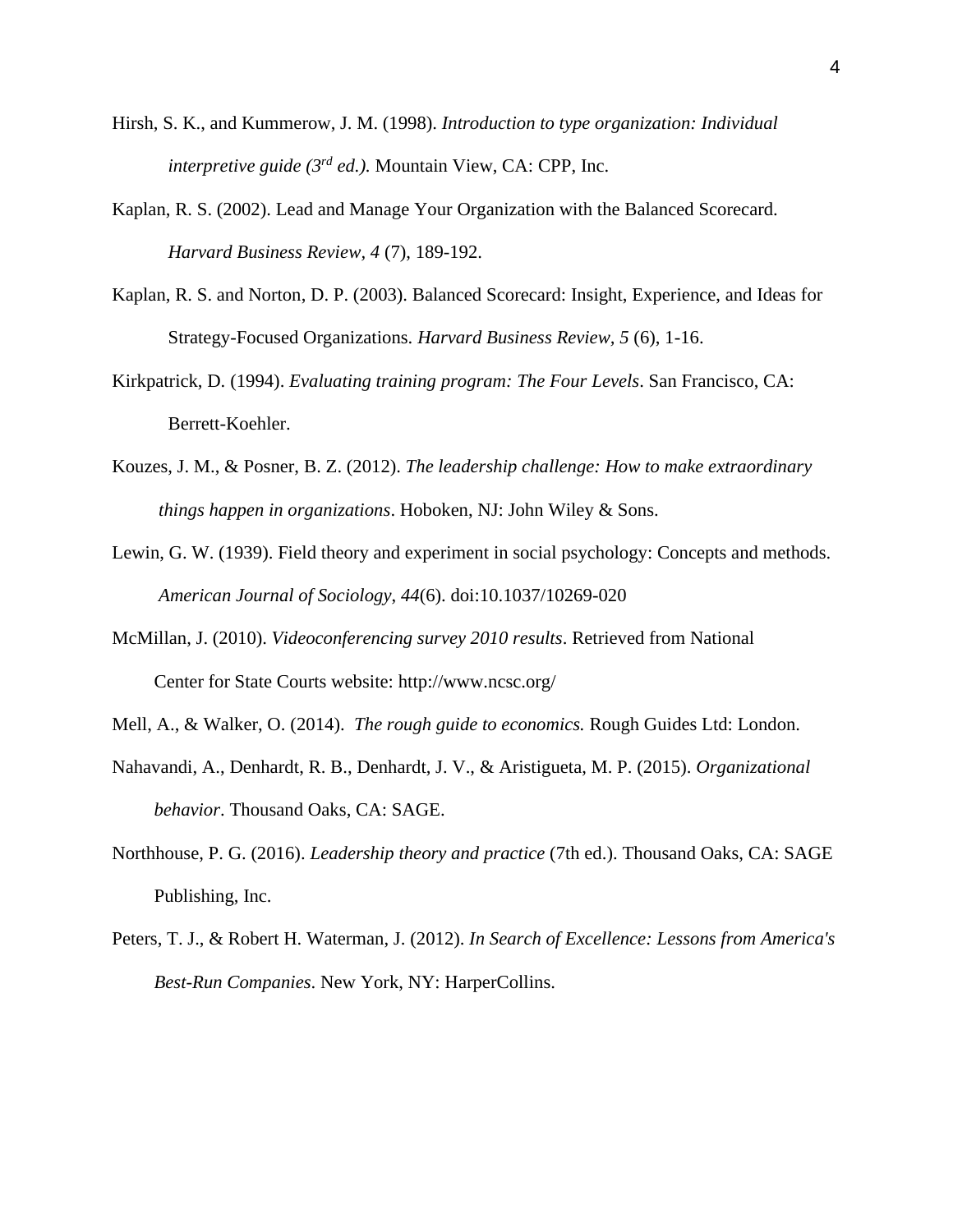- Rabirm-Remfry, P. (2012). Due process concerns in video production of defendants. *Stetson Law Review*, *23*. Retrieved from https://www.stetson.edu/law/lawreview/media/due-processconcerns-in-video-production-of-defendants.pdf
- Scandura, T. A. (2018). *Essentials of Organizational Behavior: An Evidence-Based Approach*. Thousand Oaks, CA: Sage Publications, Inc.
- Schmieder-Ramirez, J. H., & Mallette, L. A. (2007). *The SPELIT power matrix: Untangling the organizational environment with the SPELIT leadership tool*. Place of publication not identified: BookSurge Publishing.
- Schwartz, T. (2018). Create a growth culture, not a performance-obsessed one. *Harvard Business Review*. Retrieved from [https://hbr.org/2018/03/create-a-growth-culture-not-a](about:blank)[performance-obsessed-one](about:blank)
- Senge, P. M. (2006). *The fifth discipline*. New York, NY: Random House.
- Shastri, K. (2004). An evaluation of video preliminary arraignment systems in Pennsylvania. Retrieved from http://pacrimestats.info/PCCDReports/EvaluationResearch/Completed%20Research/ Technology%20and%20Automation/Video%20Conferencing/VideoArrgnmntFinal.1 22004.pdf
- TTI Success Insights. (2010). *DiSC.* Target Training International, Ltd.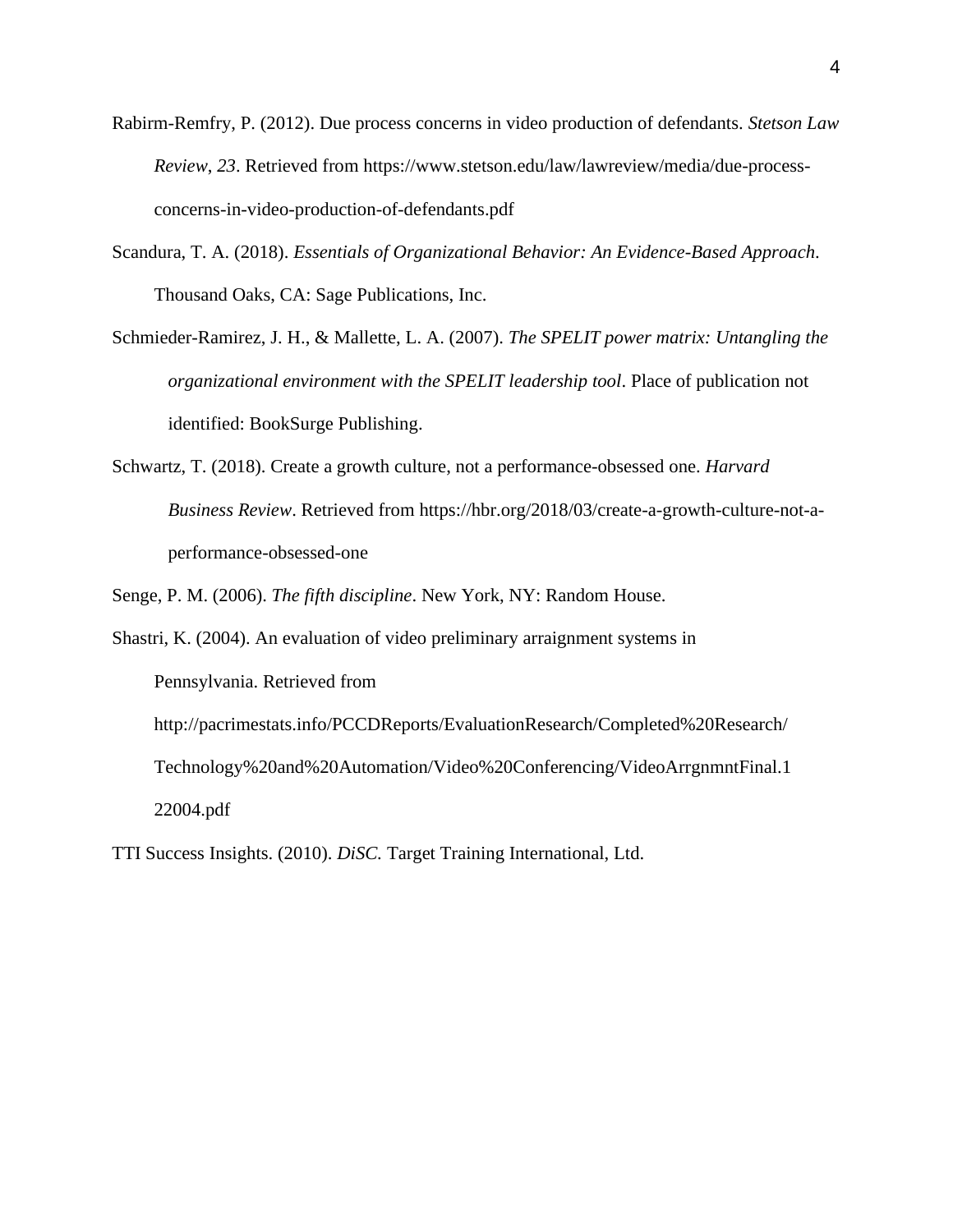<span id="page-42-0"></span>

**Appendix A – Higgins (2005) 8-S Model of Change**